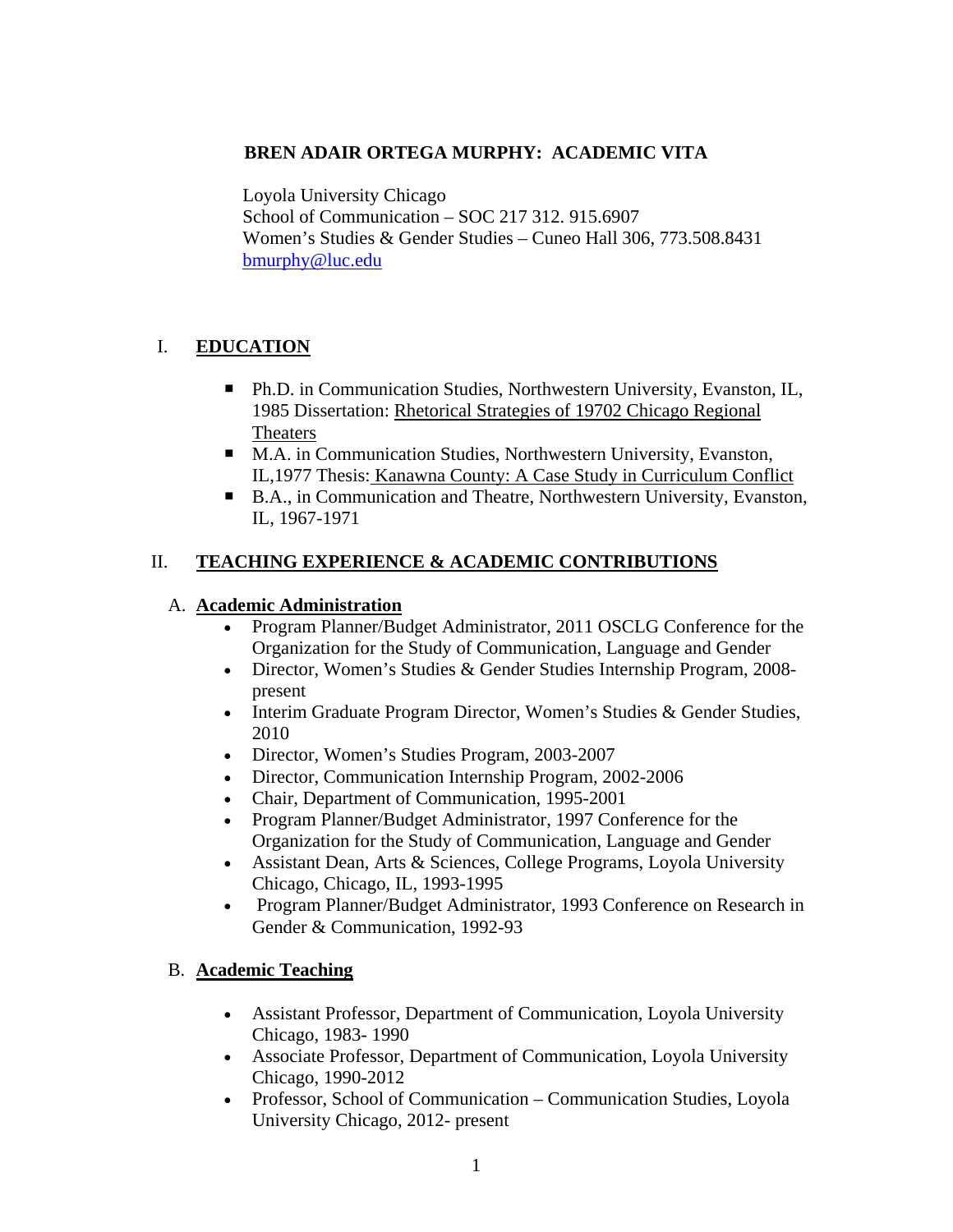- Associate Faculty, Women's Studies, Loyola University, 1995-2009
- Joint Appointment, School of Communication & Women's Studies/Gender Studies, Loyola University Chicago, 2009-present
- Courses taught
	- o CMUN 101: Public Speaking & Critical Thinking
	- o WSGS 101: Introduction to Women's Studies/Gender Studies
	- o CMUN 125: Oral Interpretation of Literature
	- o COMM 175: Introduction to Communication
	- o CMUN 132: Introduction to Speech Communication
	- o CMUN 150: Communication Processes
	- o CMUN 200: Persuasion
	- o WSGS 201: Issues in Feminism
	- o CMUN 202: Business & Professional Speaking
	- o COMM 211: Community as Story
	- o CMUN 217: Ethics & Communication
	- o CMUN 219: Interpersonal Communication
	- o CMUN 237: Small Group Communication
	- o CMUN 254: Communication, Language & Gender
	- o COMM 307: Rhetoric of Social Change
	- o CMUN 310: Rhetorical Criticism
	- o CMUN 317: Seminar in Communication Theory: Rhetoric & The Arts
	- o WSGS 330: History of Feminist Thought
	- o CMUN 361: Film Genre: 60's Films & the Counterculture
	- o CMUN 370: Film & Gender Socialization
	- o CMUN 396: Communication Internship
	- o WSGS 398: WSGS Internship
	- o WSGS 401: History of Feminist Thought [graduate level]
	- o WSGS 402: Intellectual Foundations of Women's Studies
- Special teaching assignment: One-year appointment to Loyola Rome Center, 1998-99.
	- o 101: Public Speaking & Critical Thinking
	- o 218: Intercultural Communication
	- o 266: Language & Culture
	- o 330: Media, Politics, & Propaganda
	- 370: Film as Social Discourse
- Instructor: Department of Communication, Niles College, Chicago, IL, 1978-1983.
	- o 101: Fundamentals of Public Speaking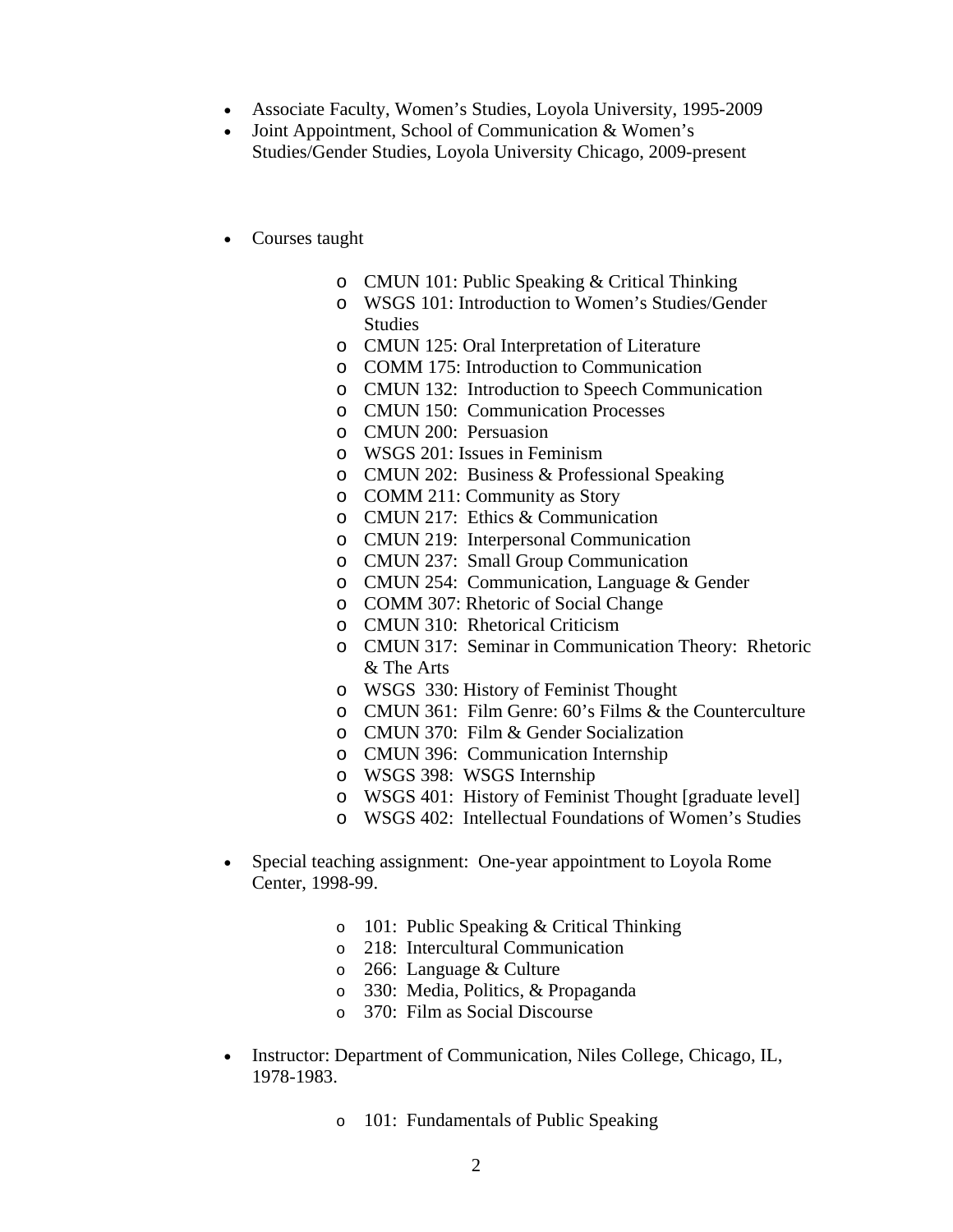- o 125: Oral Interpretation
- o 218: Advanced Oral Interpretation
- o 317: Seminar in Communication Theory: Rhetoric & The Arts
- o 318: Seminar in Communication Theory: Film Criticism
- Part-time Instructor: Department of Communication, Loyola University Chicago 1979-1983.
	- o 101: Fundamentals of Public Speaking
	- o 125: Oral Interpretation
	- o 200: Persuasion
	- o 202: Business & Professional Speaking
	- o 317: Seminar in Communication Theory: Rhetoric & The Arts
- Instructor: Department of Communication Studies, Northwestern University, Evanston, IL, 1978-1980; 1976-1978.
	- o A01: Interpersonal Communication
	- o B50: Small Group
	- o C18: Marital Communication
- Assistant Forensics Coach, Northwestern University, Evanston, IL, 1973- 1976. Assisted Coach David Zarefsky with the training and management of the Northwestern University forensics program (at that time ranked as one of the top five forensics programs in the U.S.). Responsibilities included individualized tutoring in speaking styles, problem analysis, argumentation strategy and persuasion as well as judging at Midwest and National level tournaments.
- Instructor: Forensics, Northwestern University H.S. Institute, Evanston, IL, 1973-1976
- Instructor: Speech, Thomas Jefferson H.S., Dallas, TX 1972-1974 Special note: Coached forensics team and developed children's theater troupe

#### C. **Teaching Awards/Special Contributions**

- Engaged Learning Faculty Fellow Loyola University Chicago, 2012- 2014
- Online Teaching Initiative Loyola University Chicago, 2011
- Visiting Scholar in Residence, Gonzaga University Master's of Arts in Communication & Leadership Studies, 2010
- Member of ieiMedia Convergence Journalism Faculty, Urbino, Italy, 2009
- Gannon Scholars Woman's Leadership Award, 2003 , 2004, 2006, 2007, 2008, 2009, 2010, 2011
- Outstanding Poster Session Presentation, NCA Conference, 2003
- Received Loyola Sujack Award for Teaching Excellence, 1996.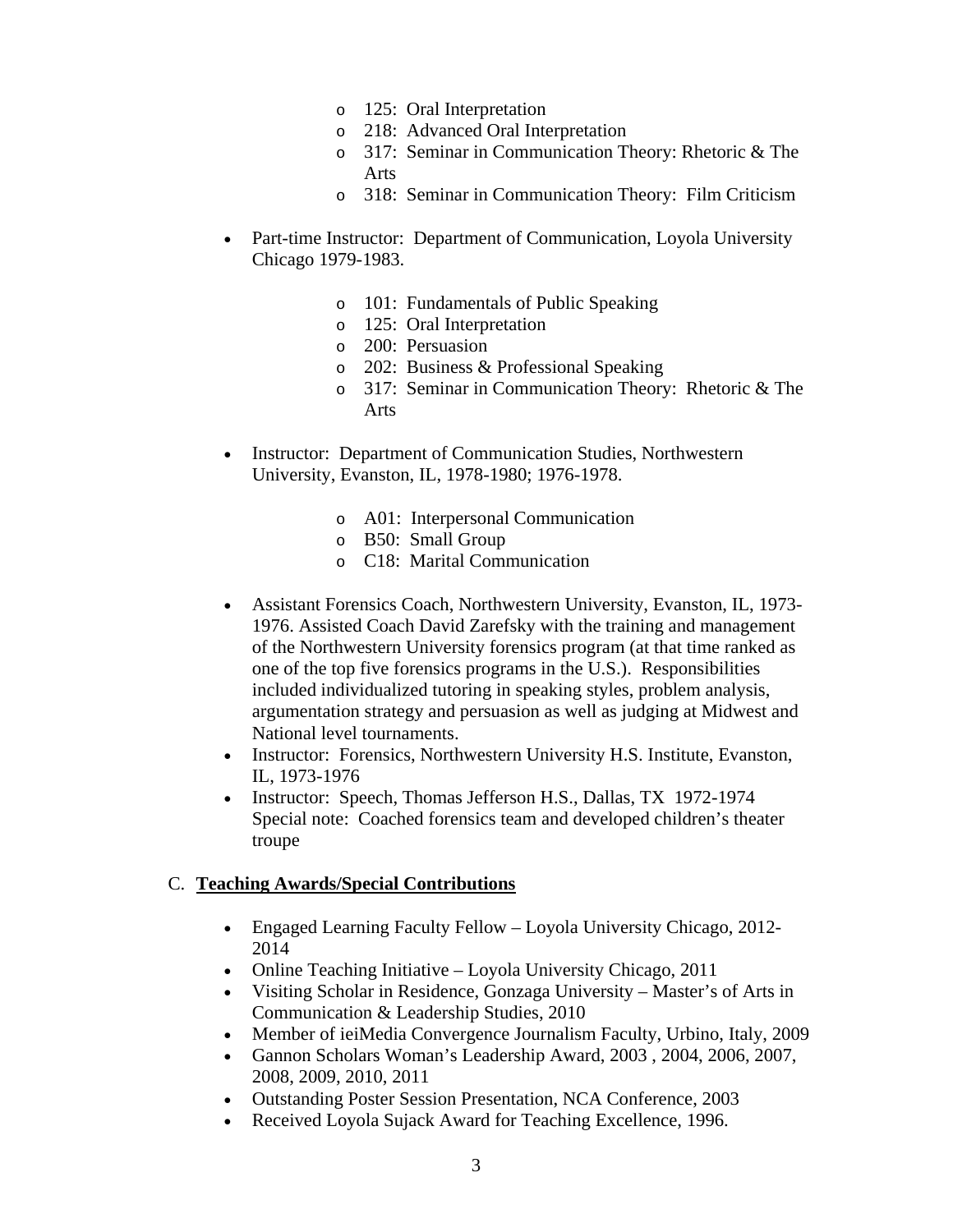- Nominated for Loyola Sujack Award for Teaching Excellence, 1994.
- Selected by Loyola Student Government Association as an Outstanding Teacher, 1993.
- Foundation faculty of the Invisible College, a national organization of college/university faculty dedicated to service learning.
- Selected by graduating Loyola University seniors as one of their most influential professors, 1989, 1990, 1991, 1992, 1993, 1995, 1998, 2001
- Received consistently high teacher and course evaluations from students and administrators, 1989-present.
- Served as model teacher and panel discussant for "Teaching Business Ethics," an educational videotape produced by Arthur Andersen & Co., SC, and nationally distributed to North American universities, 1992
- Initiated service learning component in Department of Communication, Loyola University.
- Coordinated service learning faculty development for College of Arts & Sciences, Loyola University.
- Developed and coordinated Fundamentals of Public Speaking course at Loyola University.
- Developed and coordinated Introduction to Speech Communication course at Loyola University.
- Additionally, developed or significantly revised courses which have been integrated into the curricula:
	- o Communication & Ethics, Loyola University
	- o Communication Between Men & Women, Loyola University
	- o Rhetorical Criticism, Loyola University
	- o Seminar: Rhetoric & the Arts, Loyola University
	- o Film Genre: 60-'s Films & the Counterculture, Loyola University
	- o The Community as Text, Loyola University
	- o Introduction to Women's Studies & Gender Studies
	- o Feminism and Film
- Directed numerous undergraduate independent studies, Loyola University
- Initiated and developed course linking with History Department, Loyola University

### III. **RESEARCH INTERESTS**

- Gender images in mass media
- Communication components of "glass ceiling"
- Gender socialization
- Gender and religion
- Popular Culture and the Mediation of History
- Rhetorical/Critical Theory
- Service Learning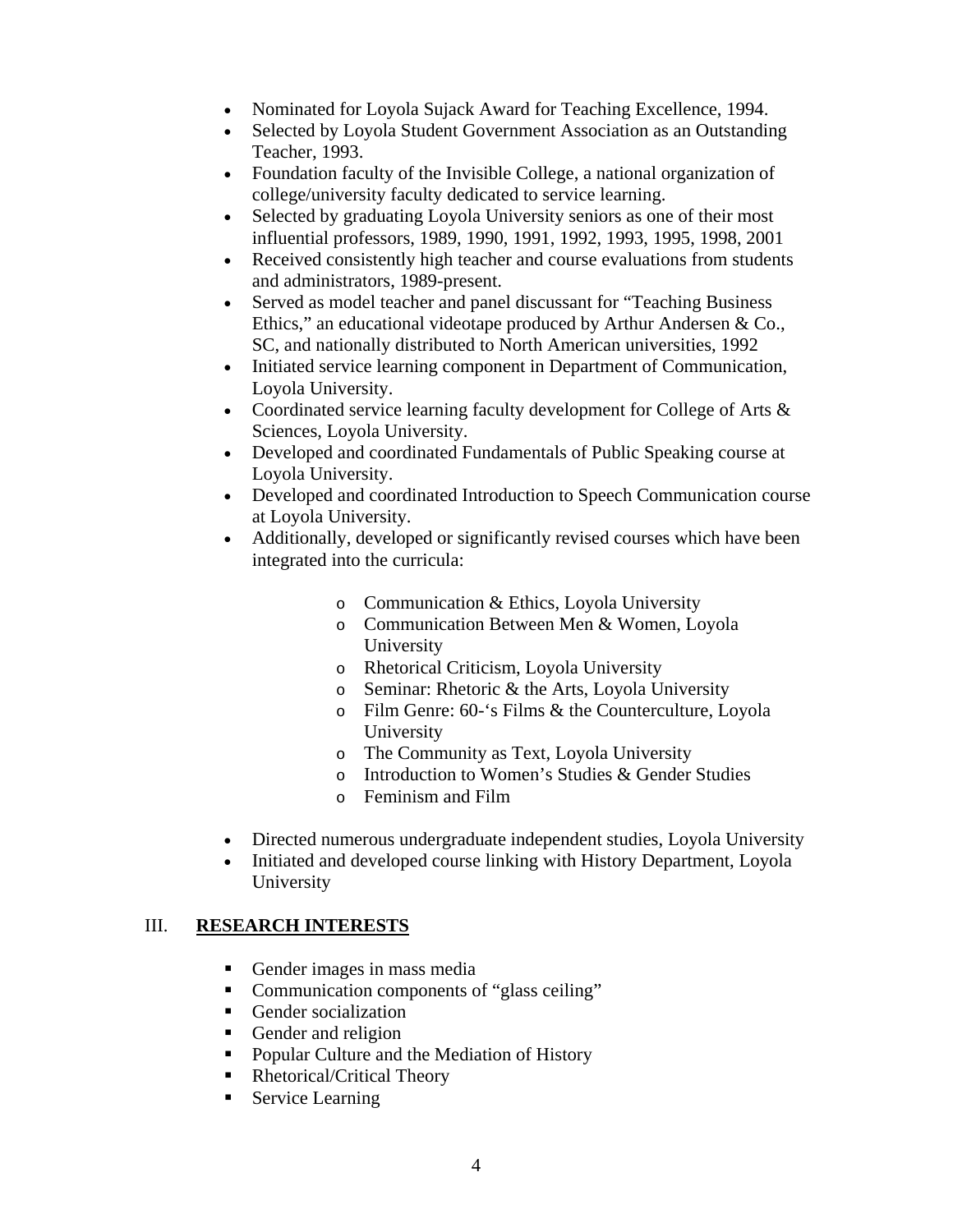#### IV. **ACADEMIC PUBLICATIONS AND PRESENTATIONS**

#### **A. Written Publications: Books, Book Chapters, Journal Articles, Reviews**

Murphy, Bren Ortega (publication pending) "Roman Catholic Sisters and the Cultivation of Citizenship in the United States: Rich and Contentious Legacies" in *Democracy, Culture, and Communication.* Fordham Press

Murphy, Bren Ortega (2011) Book Review of The Look of Catholics: Portrayals in Popular culture from the Great Depression to the Cold War*,* by Anthony Burke Smith, *American Catholic Studies*, Vol. 122, No. 2 (summer 2011): 79-80.

Murphy, Bren Ortega (2009) Book Review: Communicating Gender Diversity: A Critical Approach, Victoria De Francisco and Catherine Palczewski, *Women's Studies in Communication*, Spring 2010, Vol.34 #1

 Kirby, E. L., Bonewits Feldner, S., Leighter, J., McBride, M. C., Tye-Williams, S., Ortega Murphy, B., & Turner, L. H. (2009). "Exploring the basement of social justice issues"—A graduate upon graduation. In M. Dutta & L. Harter (Eds.) *Engaging communication theory research and pedagogy to communicate for social impact* (pp 63-77)*.* Cresskill, NJ: Hampton Press.

Murphy, Bren Ortega (2008) Book Review: Visual Habits: Nuns, Feminism, and American Postwar Popular Culture, Rebecca Sullivan, *Women and Language*, Vol.31, #1, p.65-66

Murphy, Bren A.O. (2004) Book Review: The Money Shot: Trash, Class and the Making of TV Talk Shows, Laura Grindstaff, in *Journal of Communication Research Trends*, Vol.23 #3, Fall 2004

Murphy, Bren A. O (2004) " Navigating Catholic Symbols During a Crisis" *Conversations*, Fall 2004

Murphy, Bren A. O. (2004). Book Review: Wedding as Text, Wendy Leeds-Hurwitz, in *Journal of Communication Research Trends*, Vol.23 #3, Fall 2004

Murphy, Bren A. O. (2003). Book review: Cinema and Nation, Hjort, Mett and Scott MacKenzie, Eds. *Journal of Communication Research Trends,* Vol.22 #2, p.34-35

Artz, Lee and Bren A. O. Murphy (2001). Cultural Hegemony in the United States, Sage Press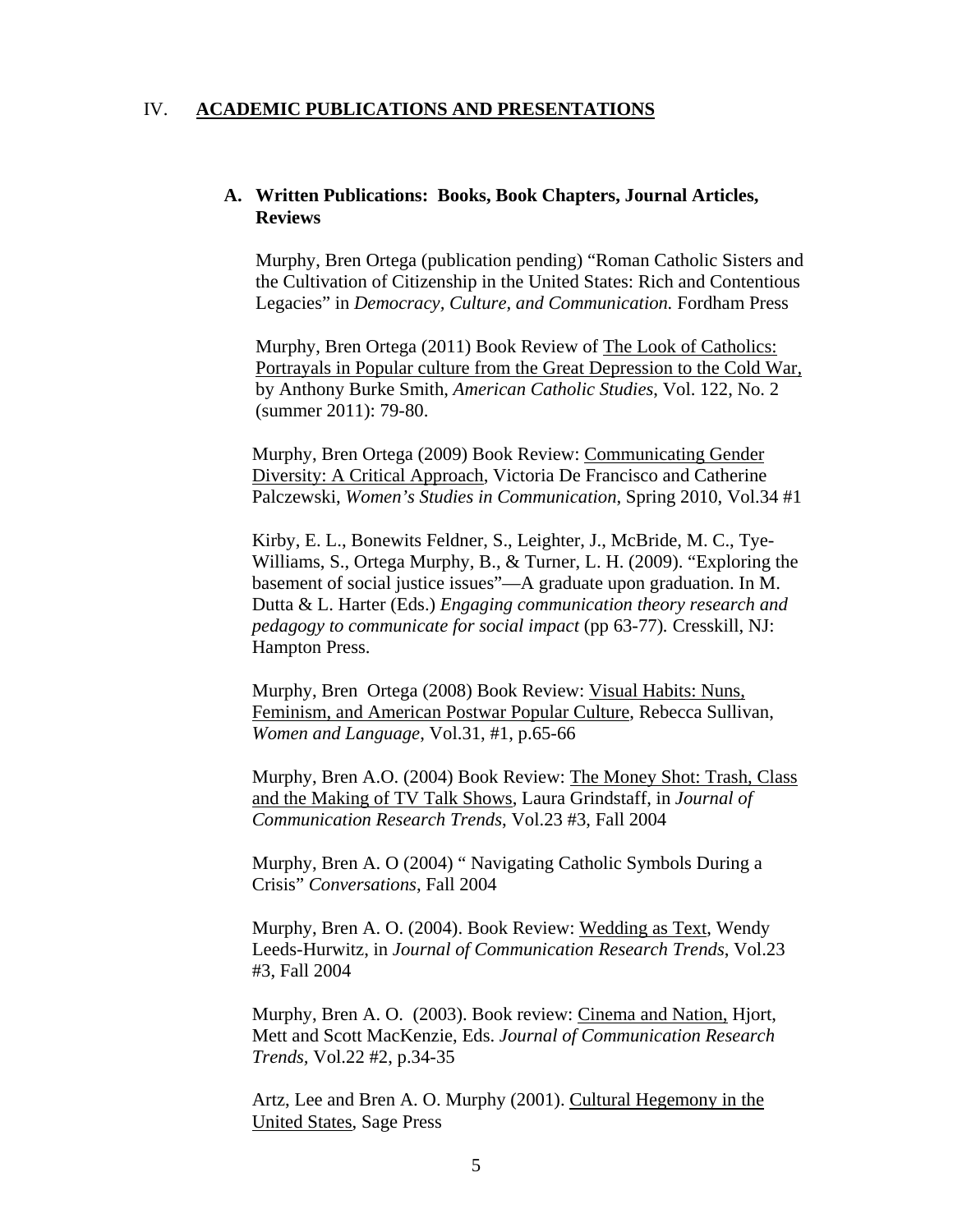Murphy, Bren A. O. (2001) "The Sapir-Whorf Hypothesis and You" Communication Processes in a Mass-Mediated Age. Mark Pollock, Ed., New York: Thomson Publishing

Murphy, Bren A.O. (2001) "Violence and Crackers: Communication Gender Messages." Communication and Democratic Society. Lee Artz, Ed.,New York: Harcourt Press

Murphy, Bren A. O. "Whose Family Values?" *Loyola Magazine*, Spring 1999

Droge, David and Bren A. O. Murphy (1999), Eds., Voices of Strong Democracy: Concepts and Models for Service-Learning in Communication Studies.Washington D.C.: AAHE Publications

Murphy, B. A. O. (1996). Book review of Applied Communication in the 21st Century; edited by K. N. Cissna in *Journal of Applied Communication Research.*.

Pollock, M., Artz, L., Frey, L., Pearce, W.P., and Murphy, B.A.O. (1996) "Navigating Between Cylla and Charybdis: Continuing the Dialogue on Communication and Social Justice, " *Communication Studies*

Pollock, M., Artz, L., Frey, L., Pearce, W.P., and Murphy, B.A.O. (1996)"Looking for Justice in All the Wrong Places: On Social Justice as an Agenda for Applied Communication," *Communication Studies.* Note: won the 1999 Distinguished Article Award in the Applied Communication Division of the National Communication Association

Murphy, B.A.O. and Ted Zorn (1995). "Gendered Interaction in Professional Relationships" In J. T. Wood (Ed.), Gendered Relationships. Mountain view, CA: Mayfield Publishing Co.

Murphy, B.A.O. 1995. "Promoting Dialogue in Culturally Diverse Workplace Environments" In L.R. Frey (Ed.), Innovations in group facilitation: Case studies of applications in naturalistic settings. Cresskill, N.J.: Hampton Press.

Murphy, B.A.O. 1994. "Greeting Cards and Gender Messages." *Women and Language.* Vol XVII, 1, Spring 1994.

Murphy, B.A.O. 1994. " Women's Magazines: Confusing Differences " In L. Turner and H. Sterk (Eds.), Differences That Make a Difference: Examining the Assumptions in Gender Research. Westport, CN: Bergin and Garvey.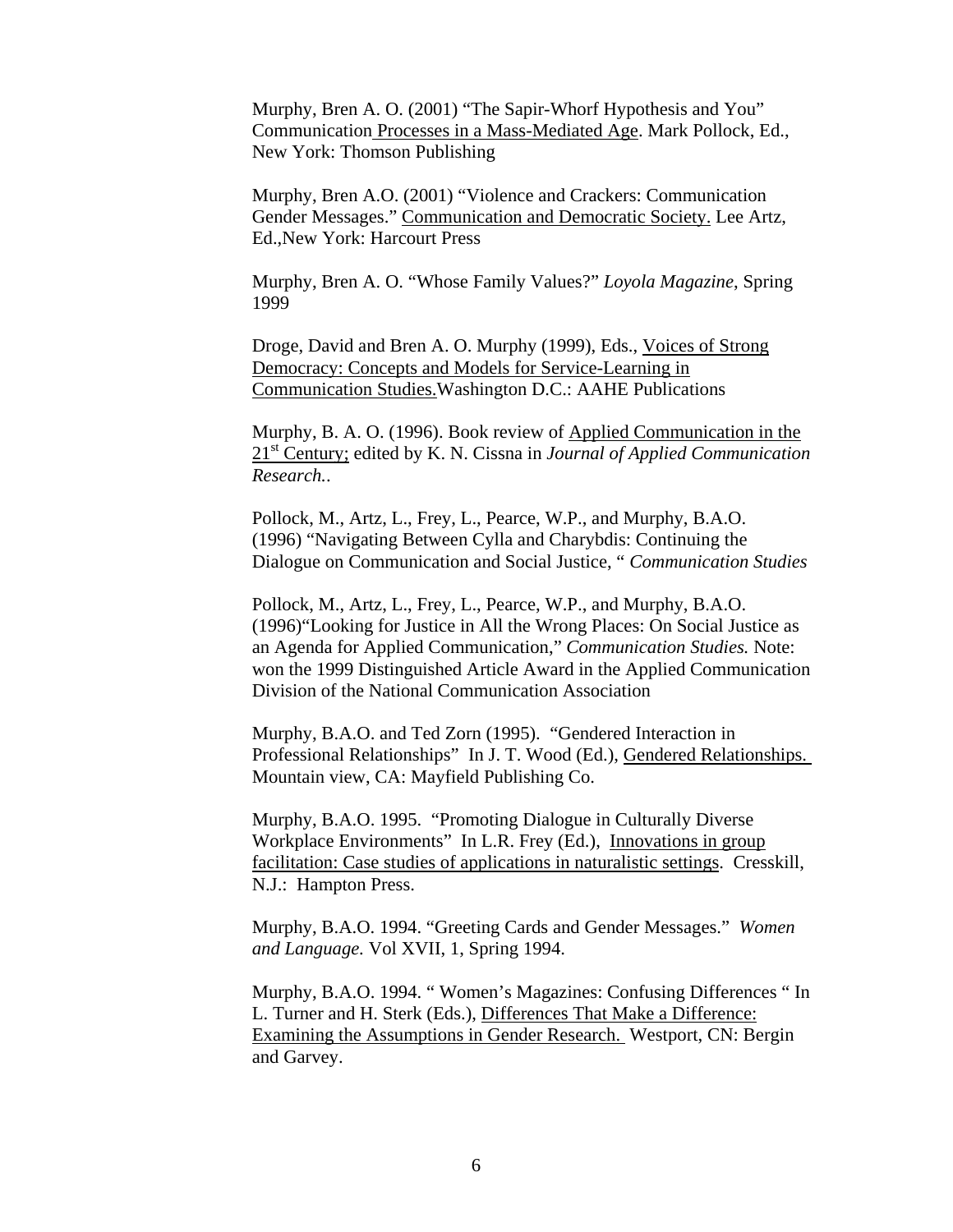Murphy, B.A.O. and Harder, J.S. (1993). "1960s Counterculture and the Legacy of American Myth: A Study of Three Films", *Canadian Review of American Studies,* 23 (2), 57-78.

Rettie, A. and Murphy, B. A. O. (1988) Effective Facilitator, Arthur Anderson Publications, St. Charles, IL

Chemerinsky, E, Loewinsohn, A., and Ortega (Murphy), B., (1976) Criminal Justice: A Sourcebook, Skokie, IL, National Textbook Co.

### B. **Publication: Documentary Films/Audio Programs**

- Murphy, Bren Ortega (2011) *A Question of Habit: Images of Women Religious in U.S. Popular Culture,* 57-minute video documentary.
	- o Juried Screenings:
		- HWR [History of Women Religious] Conference Scranton University, June 2010
		- Oueens World Film Festival- New York, March 2011 **Honorable Mention** [second place]/Full Length Documentary
		- **Broadcast Education Association -Las Vegas, April 2011 Award of Excellence**
		- Worldfest Houston International Film Festival July 2011**, Remi Award**
		- **Accolade Award** Award for Excellence, Documentary 2011
		- WRBI [Women Religious in Britain & Ireland Conference] - Queen Mary College/University of London – 2011
		- UFVA [University Film & Video Association] –Emerson College, August 2011 **Official Selection**
	- o Broadcasts
		- KQED (San Francisco PBS affiliate) July 30, 2012
		- WTTW (Chicago PBS affiliate) January 8, 2012
	- o Invited Screenings
		- St. Nobert's University October 2012
		- $St$ .
		- St. Norbert's University October 2012
		- CRRA Conference October 2012
		- OSCLG Conference October 2012
		- Seattle University October 2012
		- St. Joseph's University September 2012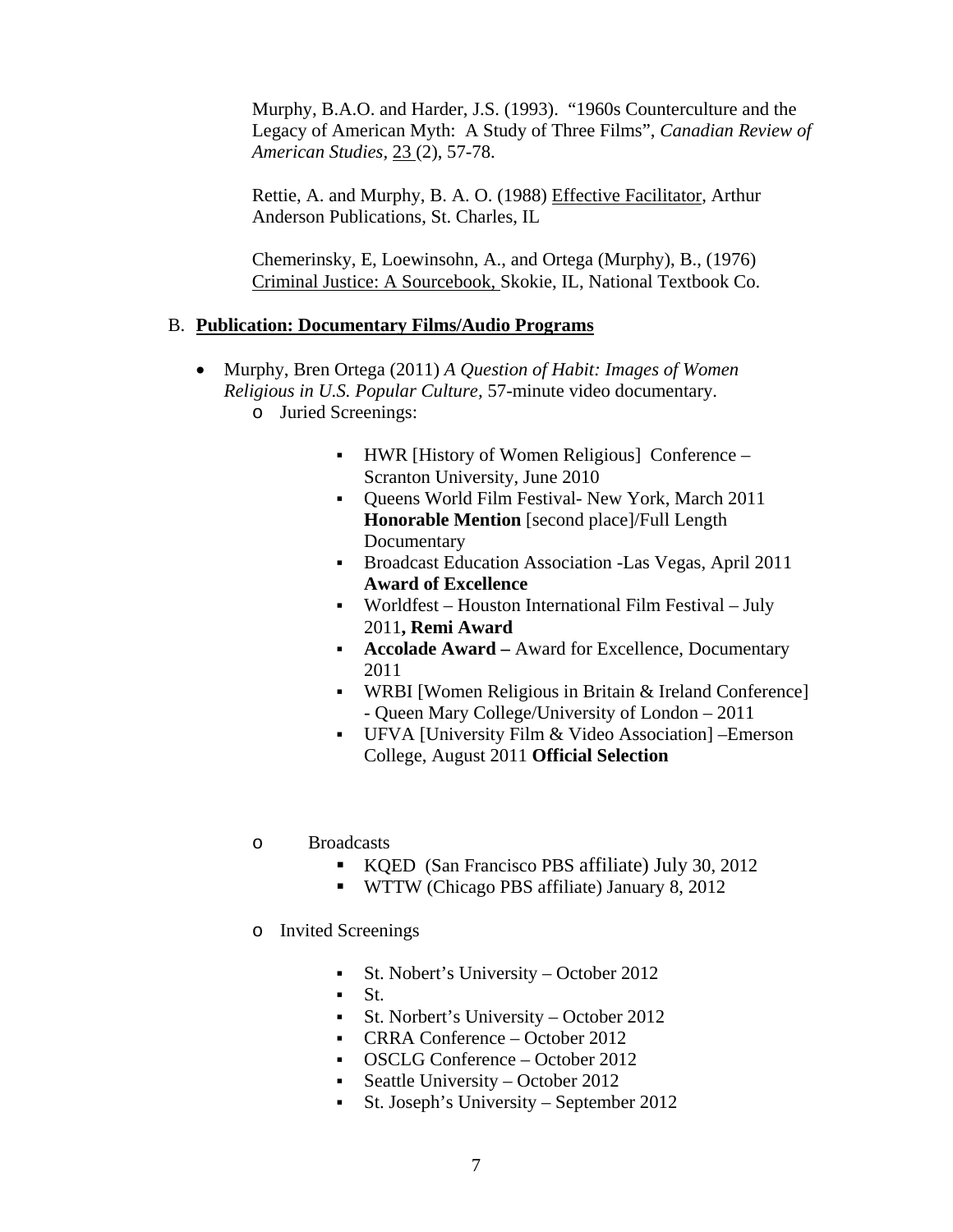- Lewis University September 2012
- Catholic Theological Convention June 2012
- Dominican University March 2012
- Greater Astoria Historical Society February 2012
- Catholic Archdiocesan Inspire Workshop November 2011
- Santa Clara University May 2011
- Mount Carmel BVM Motherhouse July 2011
- Sinsinawa Dominican Motherhouse July 2011
- Loyola University Chicago September and October 2011
- Texas A&M November 2011
- St. Louis University November 2011
- Archdiocese of Chicago, Inspire Program November 2011
- Loyola University Chicago Alumni Event November 2011
- Murphy, B.A.O. and Kois, C. (2005) *What's Goin' On: Hate Speech in Chicago Area High Schools*. 4 ½ hour radio documentary series. Broadcast on WLUW 88.7 FM
- Murphy, B.A.O. with Jeff Harder(2000) *A College of Their Own*. 55-minute video documentary.
	- o Invited screenings
		- Loyola University Chicago
		- Marquette University
		- Boston College
		- Loyola Baltimore University

### C. **Formal Presentations to Academic Audiences**

- (2006, October) *Voicing Feminist Issues on Jesuit Campuses: When Academic Freedom and Jesuit Culture Collide*, presented as part of the Open Forum at the Jesuit & Feminist Education Conference, Fairfield University, Fairfield
- (1998. October) *Communication Perspective on Service Learning* presented to AAHE Task Force on service Learning, Washington D.C.
- (1995, January) *Service Learning: A Progress Report to the College*  presented to College of Arts & Sciences faculty. Loyola University Chicago.
- (1994, March) *Ethical Issues in Everyday Communication* presented to Ethics Fellows Seminar, Loyola University Chicago.
- (1994, July) *Changing the Map and the Territory: Communication Curricular Revision* presented at the AJCU, Baltimore
- (1991, October) *Communication Strategies & Sexual Harassment*, Loyola University Law School symposium.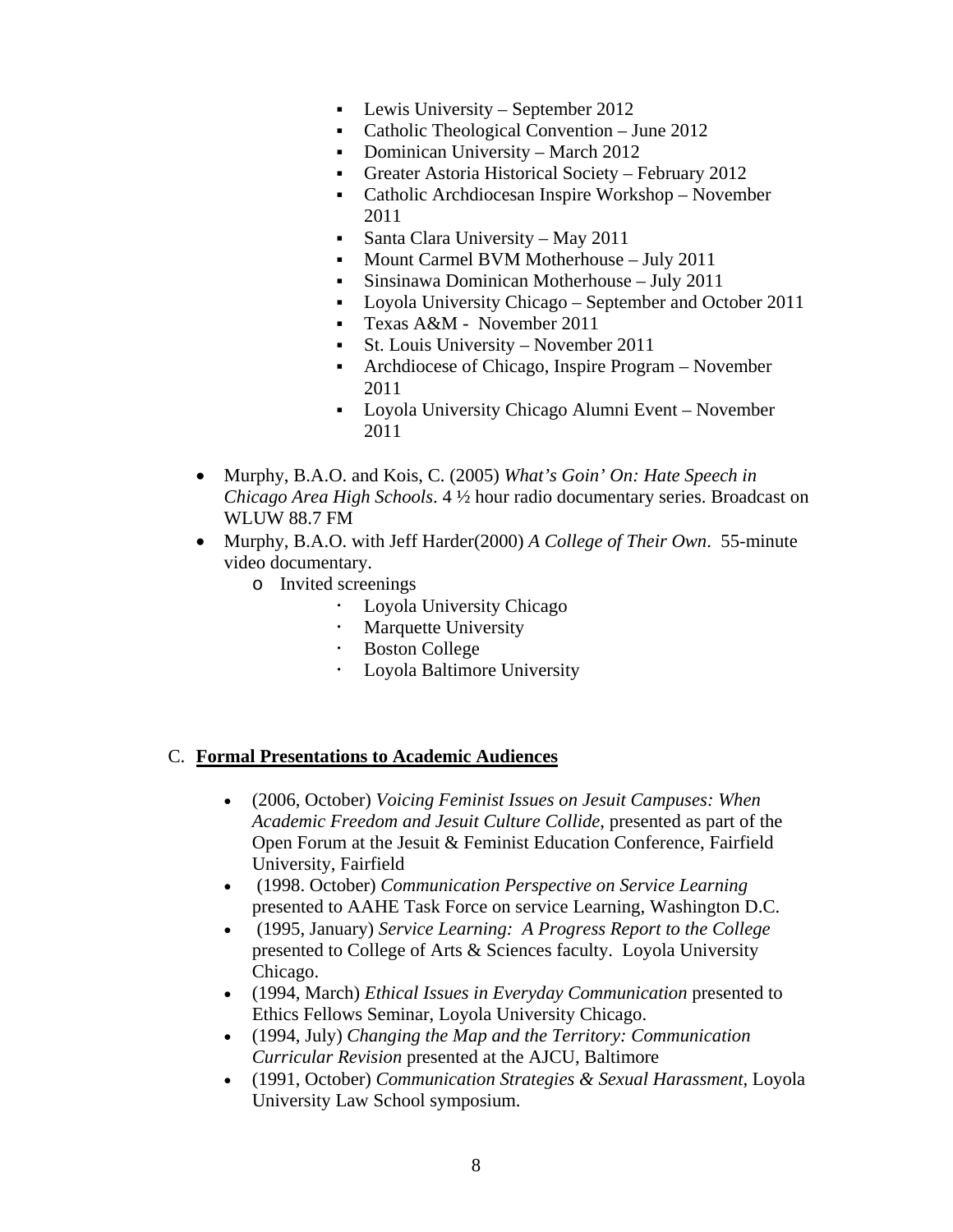## V. **GRANTS/HONORS**

- $\bullet$  2013 Academic Leave
- 2012 elected to OSCLG Wise Women Council
- 2012 OSCLG Creative Expression Award
- 2012-2014 Center for Engaged Learning Faculty Fellow
- 2010-2012 Research Fellow, CCIH Democracy, Culture and Catholicism Consortium
- 2010 Scholar in Residence, Gonzaga University
- 2009- \$10,000 grant from the Joan & Bill Hank Center for Catholic Intellectual Heritage
- 2008 President's Engaged Scholar Award (\$2,000 grant)
- 2008 Core Innovation Grant (course release)
- 2008 Gannon Fellow, Spring 2008
- 2007 \$1,500 research grant from The Office of Research Services [OARS], Loyola University Chicago
- $\cdot$  2006 \$10,000 grant from the Joan & Bill Hank Center for Catholic Intellectual Heritage
- $\bullet$  2011, 2010, 2008, 2007, 2006, 2004, 2000 Excellence in Leadership Award from The Gannon Center for Women and Leadership, Loyola University Chicago
- 2001 Academic leave for Fall 2001 from Loyola University Chicago
- 1998 Distinguished Article Award from the Applied Communication Division of the National Communication Association
- $\bullet$  1998 C.U.R.L. Fellowship to work with graduate students in pilot philanthropy course
- 1996 Edwin T. and Vivijeanne F. Sujack Award for Teaching Excellence
- 1995 Institute for Public Media Arts, \$5,000 grant to participate in "ism(n.)" project, a national video project addressing multi cultural issues.
- $\bullet$  1995 Accepted into Invisible College, a group of 60-college/university faculty considered leaders in service learning

### VI. **CONFERENCE PRESENTATIONS: PAPERS/PANELS/SCREENINGS**

Murphy, Bren Ortega (2012) "Food & Family: Men in Aprons/Women with Flowers" presented at the OSCLG Conference held in Tacoma, WA

Murphy, Bren Ortega (2012) "Adrienne Rich and the Feminist Intellectual Tradition " presented at the OSCLG Conference held in Tacoma, WA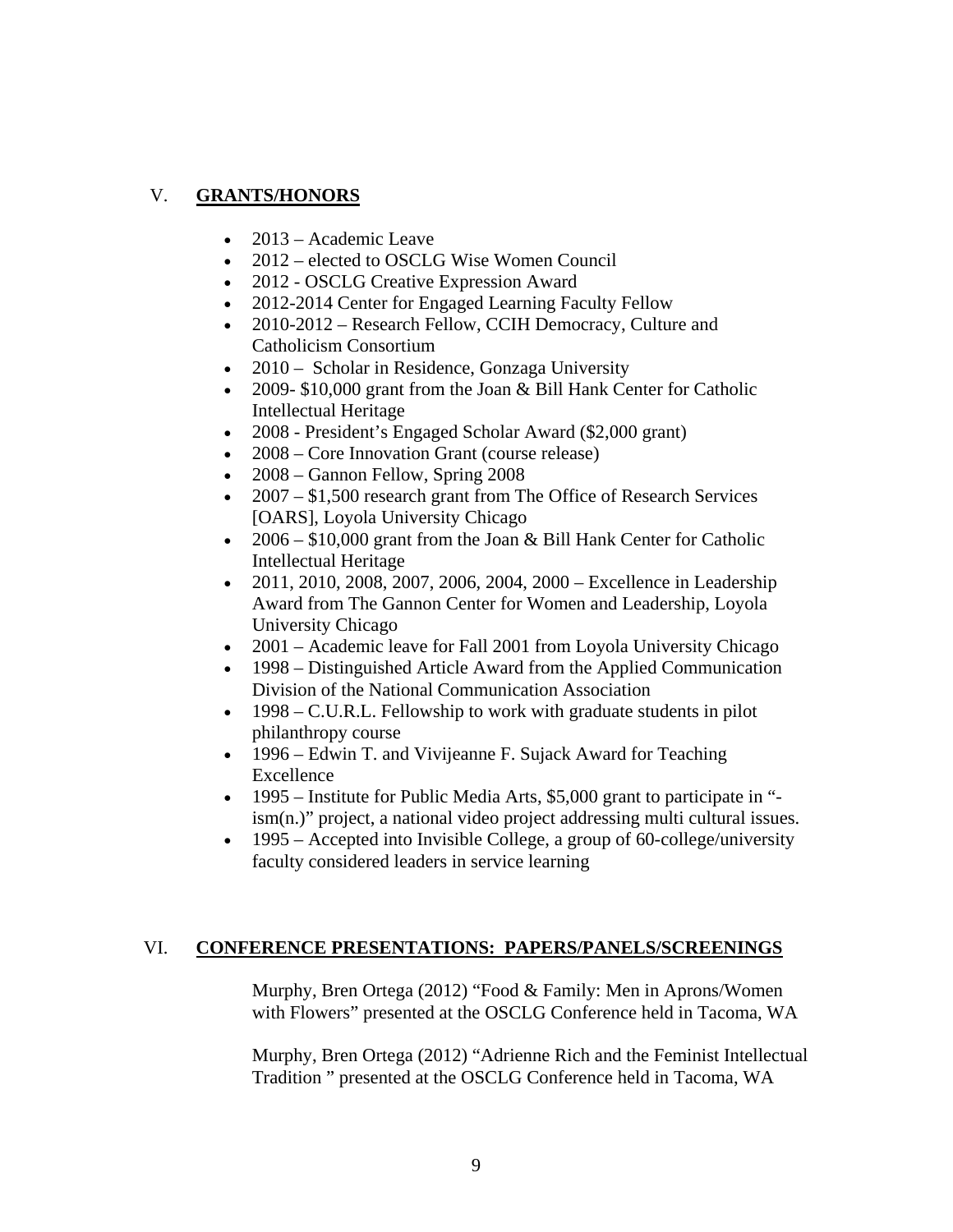Murphy, Bren Ortega (2011) "Performance as a Method of Interdisciplinary Inquiry in Women's Studies & Gender Studies – presented at OSCLG Conference held in Evanston & Chicago, IL

Murphy, Bren Ortega (2011) Screening of *A Question of Habit* – WRBI Conference, Queen Mary/University of London

Murphy, Bren Ortega (2011) "Women Religious and the Cultivation of Democracy: Rich and Contentious Legacies" – presented at Democracy, Culture & Catholicism Conference, University of Vilnius

Murphy, Bren Ortega (2010) "Women Religious and American Democracy"– presented at OSCLG Conference held in St. Petersburg, FL

Murphy, Bren Ortega (2010) Screening of *A Question of Habit* – CHWR Conference, University of Scranton

Murphy, Bren Ortega (2010) Screening of *A Question of Habit* – AJCU Conference, Marquette University

Murphy, Bren Ortega (2009) "Gendering Reality: The Nature and Function of Gender on Reality TV Shows" – presented at the OSCLG Conference, held in Los Angeles, CA (competitively selected)

Murphy, Bren Ortega (2009) "Doing Diversity as Social Justice at Jesuit Universities"- presented at the OSCLG Conference, held in Los Angeles, CA (competitively selected)

Murphy, Bren Ortega. (2008) "Is Sexism Worse than Racism: Analysis of Gender and Racial Messages in the 2008 Democratic Primary"– presented at the AJCUC Conference held in Milwaukee, WI (competitively selected)

Murphy, Bren Ortega(2008) "Teaching Communication at Jesuit Universities" – presented at the 2008 ICA Conference, held in Montreal, CA (competitively selected)

Murphy, Bren Ortega (2008) "Nun of Your Business: What We Can Learn About Leadership from Women Religious" *–* presented at the 2008 OSCLG Conference, held in Nashville, TN (competitively selected)

Murphy, B.A.O. (2008) "Women's Studies at Jesuit Universities: A Roundtable Discussion" *–* presented at the 2008 OSCLG Conference, held in Nashville, TN (competitively selected)

Murphy, Bren Ortega (2007) "Representation Typologies of Women Religious n Contemporary United States Popular Culture" – presented at the AJCUC Conference, held in Baltimore, MD (competitively selected)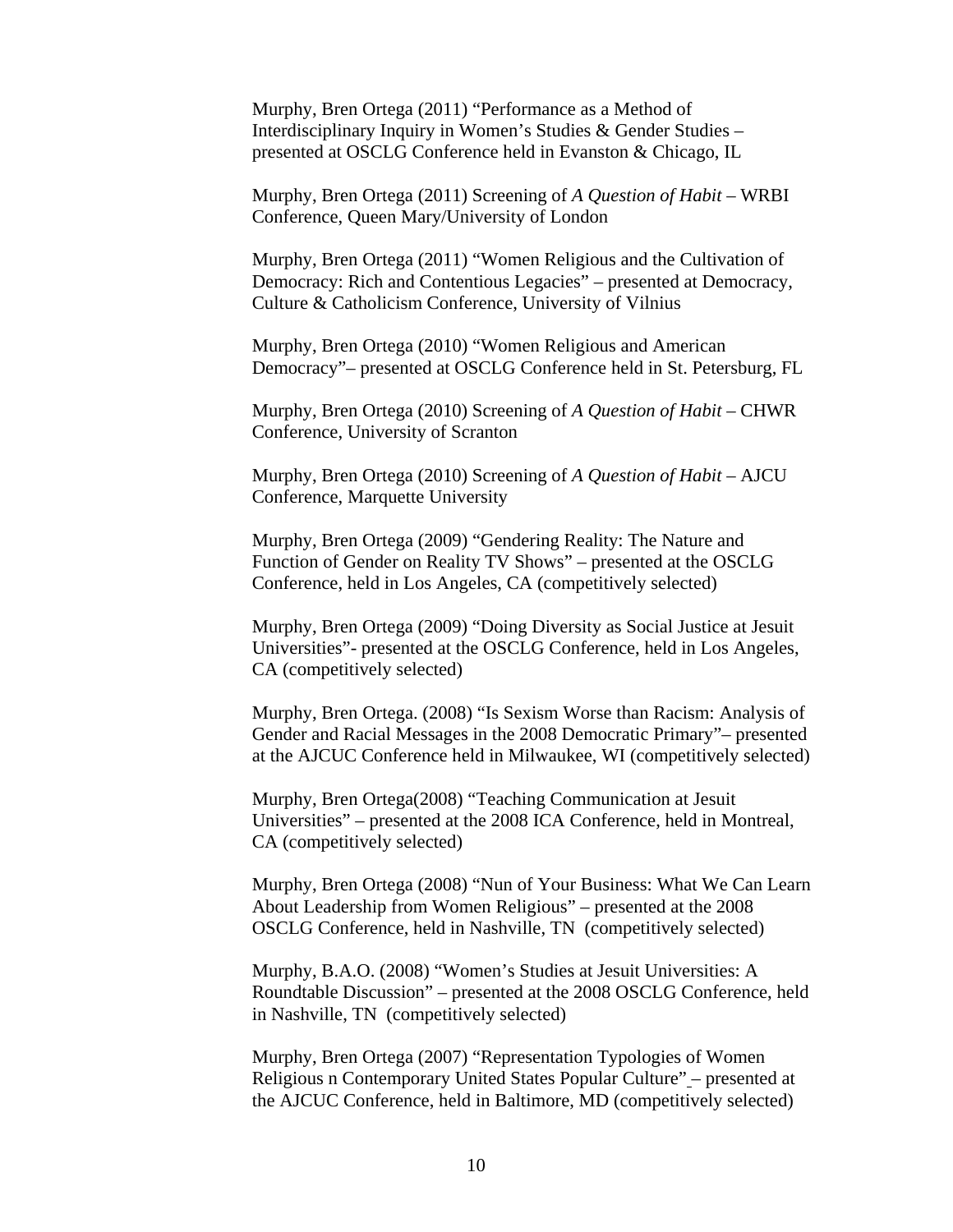Murphy, B.A.O. (2007 Portraying "Sister": Negotiating the Identity of Women Religious on the Big & Little Screens" *–* presented at the 2007 OSCLG Conference, held in Omaha, NE (competitively selected)

Murphy, Bren Ortega (2006) "Women's Studies at Faith-based Universities" (Panel Respondent) Presented at the NWSA Conference held in Oakland, CA [invited]

Murphy, Bren Ortega (2006) "Bowling Without Balls: Issues Regarding Women in Upper Administration" Presented at the OSCLG Conference held in St. Louis, MO [competitively selected]

Murphy, B.A.O. (2006) "The Ethics of Reality Television" Presented at the AJCU Communication Conference held in Mobile, AL..

Murphy, B.A.O. (2005) "Navigating Feminist Pluralism Through Parenting." Presented at the NWSA Conference held in Orlando, FL [competitively selected]

Murphy, B.A.O. (2005) "Women's Studies at Loyola University Chicago: Communication Perspective". Presented at the AJCU Communication Conference held in New York, NY.

Murphy, B.A.O. (2005)" Imaging the Nun in U.S. Popular Culture." Presented at the AJCU Communication Conference held in New York, NY.

Murphy, B.A.O. (2005) "Feminist Catholics: A Contradiction in Terms?" Presented at the OSCLG Conference held in Reno, NV

Murphy, B.A.O. (2005) "What's Goin' On: Visual Summary of CCG Project." Presented at the NCA Conference held in Boston, MA [competitively selected]

Murphy, B.A.O. (2004) "What Do Nuns Have to Do with It: Images of Nuns in Contemporary Culture ." Presented at the OSCLG Conference held in Notre Dane, IN [competitively selected]

Murphy, B.A.O. (2004) "Working and Mothering: A Study in Enactment" Presented at the OSCLG Conference held in Notre Dane, IN [competitively selected]

Murphy, B.A.O. (2004) "Report on CCG Project: Radio Documentary". Presented at the NCA Conference held in Chicago, IL

Murphy, B.A.O. (2004) "Feminist Teaching in a Catholic Context." Presented at the NCA Conference held in Chicago, IL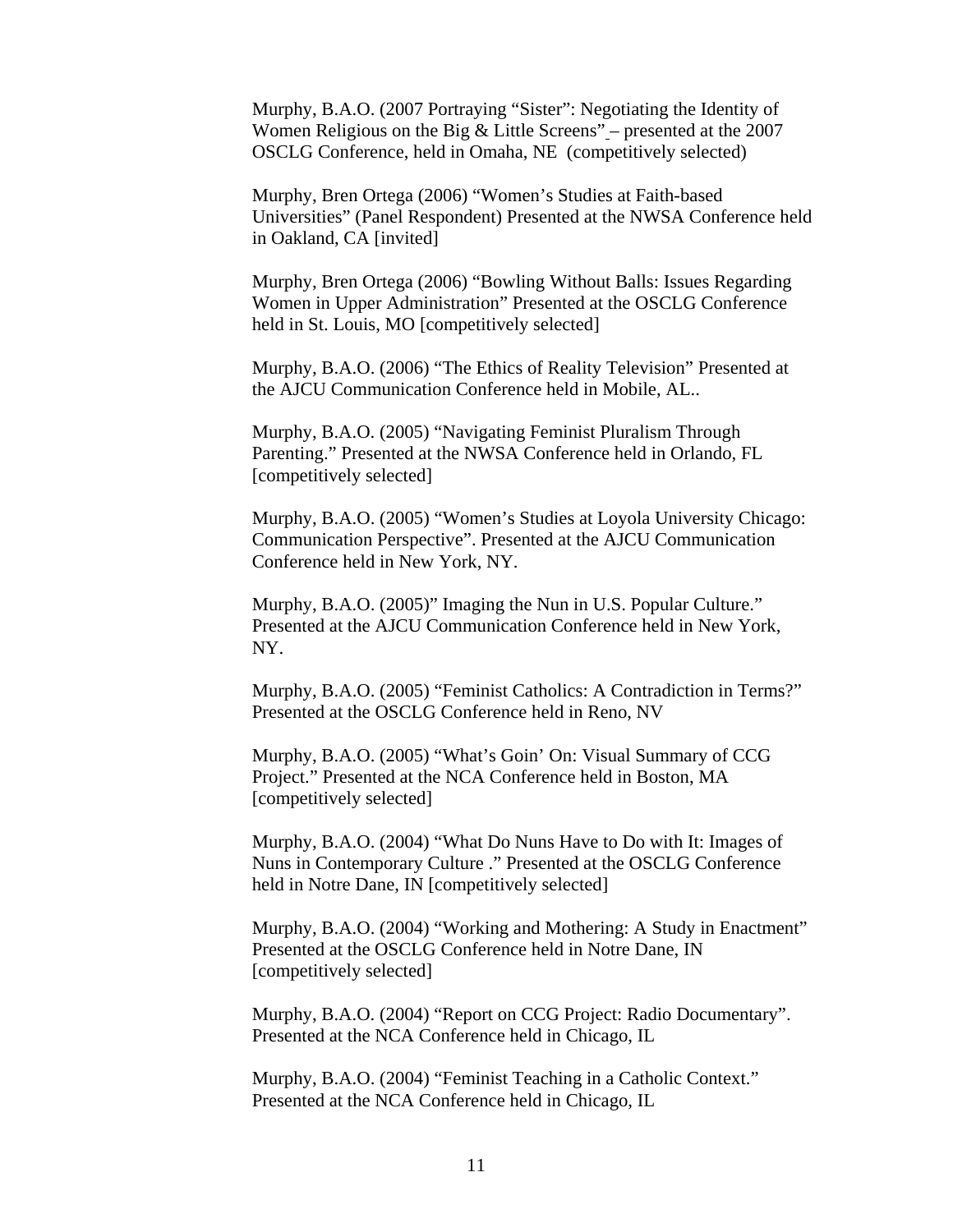Murphy, B.A.O. (2003) "Jesuit Education and Communication Internships", presented to AJCU- Communication Conference, Seattle University, Seattle

Murphy, B.A.O. (2003) "What Do Nuns Have to Do with It: Images of Nuns in Contemporary Culture ." Presented at the National Communication Association Conference held in Miami, FL [ competitively selected]

Murphy, B.A.O. (2003) "The Renegotiation of Catholic Symbols: A Semiotic Approach to the Sexual Abuse Scandal in the U.S. Roman Catholic Church." Presented at the National Communication Association Conference held in Miami, FL [panel competitively selected]

Murphy, B.A.O. (2002), "Working" and 'Mothering': A Close Study of How These Words Are Used." Presented at the National Communication Association Conference held in New Orleans, LA (panel competitively selected)

Murphy, B.A.O.(2002) "Responding to Crises: Responsibilities of Jesuit Universities" presented to AJCU- Communication Conference, Regis College, Denver

Murphy, B.A.O. (2000)," Fifty Films Every Girl and Boy Should See." Presented at the National Communication Association Conference held in Atlanta, GA (poster session)

Murphy, B.A.O. (1999), "Women's Archives: Rationale, Examples, and the OSCLG Solution". Presented at the Conference of the Organization for the Study of Communication, Language, and Gender held in Kansas City, MO (invited)

Murphy, B.A.O. (1999), "But the Sky Has to be Blue: Men's Resistance to Messages." Presented at the National Communication Association Conference held in Chicago, IL. (panel competitively selected)

Haley, M.P., Harder, J., Murphy, B.A.O., & Sullivan, M.A. (1999), A College of Their Own. Presented at the Gaudy Night Conference Celebrating Women's Colleges held at Wilson College, Harrisburg, PA.

Murphy, B.A.O. (1995), "Reconceptualizing Ethos". Presented at the Conference on Communication and Gender held in Albuquerque, N.M. (competitively selected).

Murphy, B.A.O. (1995), "Re-Constructing Ethos From a Feminist Perspective." Presented at the Speech Communication Association National Convention held in San Antonio, TX (panel competitively selected).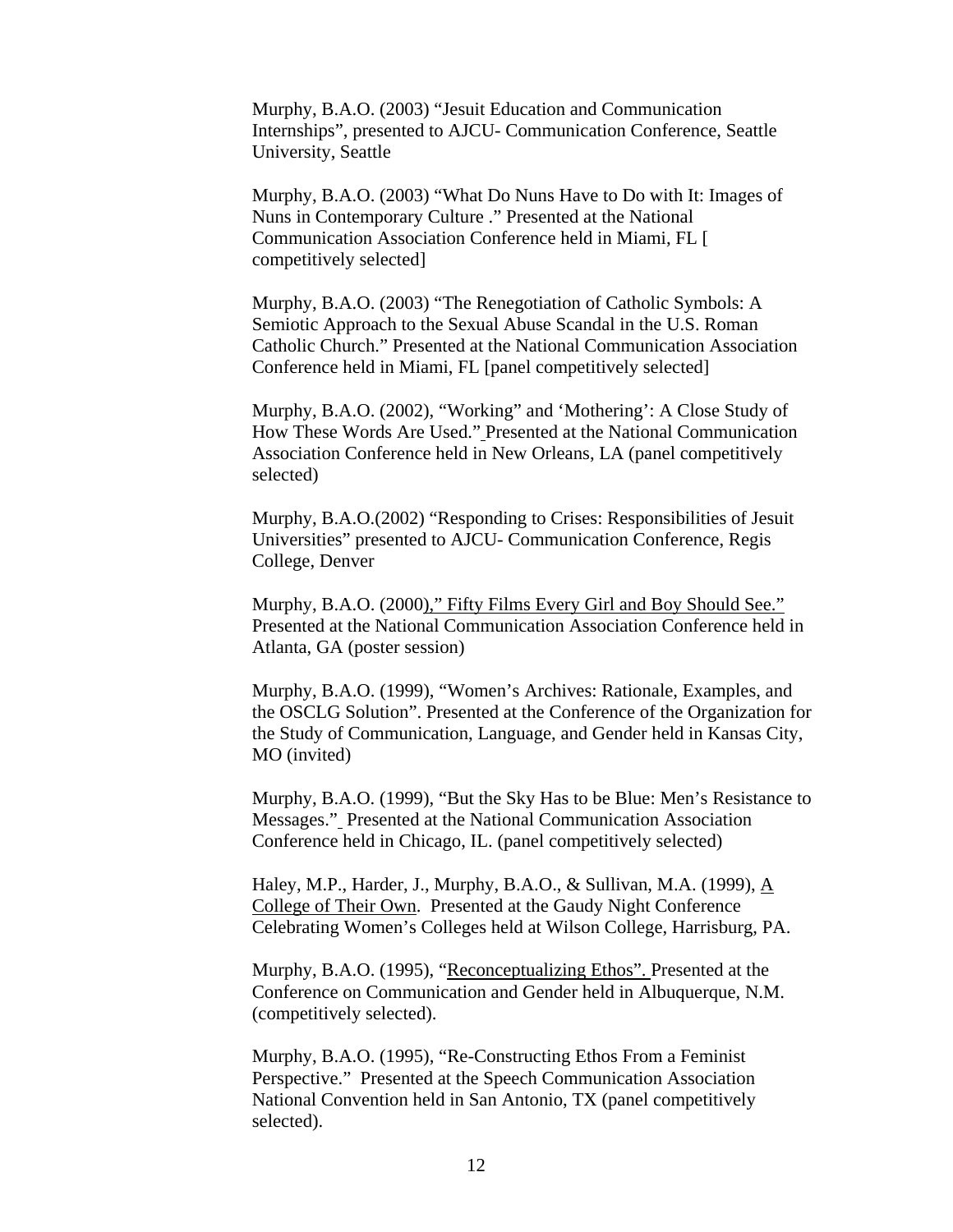Murphy, B.A.O. (1994)," Boys will be Boys: Coming of Age Films and the Roots of Masculinity." Presented at the Speech Communication Association National Convention held in New Orleans, LA, November (competitively selected).

Murphy, B.A.O. (1994). A College of Her Own: The Making of a Feminist Documentary. Presented at the Speech Communication Association National Convention held in New Orleans, LA, November (competitively selected).

Murphy, B.A.O. and Buzzanell, P. (1994). "The Biggest Mother of Them All: Hillary Rodham Clinton and the Struggle to Define Ourselves." Presented at the Speech Communication Association National Convention held in New Orleans, LA, November (competitively selected).

Murphy, B.A.O. (1994). "Social Justice in the Communication Curriculum: The Politics of Pedagogy." Presented at the Speech Communication Association National Convention held in New Orleans, LA, November (invited presentation).

Murphy, B.A.O. (1994). "Mothers in Academia." Panel discussion held at the Speech Communication Association National Convention held in New Orleans, LA, November (panel competitively selected).

Murphy, B.A.O (1994). "Changing the map and the territory: communication curricular revision." Presented at the Association of Jesuit College and Universities Communication Conference, held in Baltimore, MD.

Murphy, B.A.O. (1994). "Taking it to the Streets: Service Learning as Part of Curricular Revision." Presented at the Central States Communication Association Convention held in Oklahoma City, OK, April (panel competitively selected).

Murphy, B.A.O. (1993). "People for Others: Service Learning in the Department of Communication at Loyola University Chicago." Presented at the Speech Communication Association National Convention held in Miami, FL, November (competitively selected).

Buzzanell, P. and Murphy, B.A.O. (1993), "Hillary Rodham Clinton: Managing Her Image." Presented at the OSCLG National Conference, held in Phoenix, AZ, October (competitively selected).

Murphy, B.A.O. (1993), "Promoting Dialogue in Culturally Diverse Workplace Environments." Presented at the International Communication Association Convention held in Washington, D.C., May (competitively selected).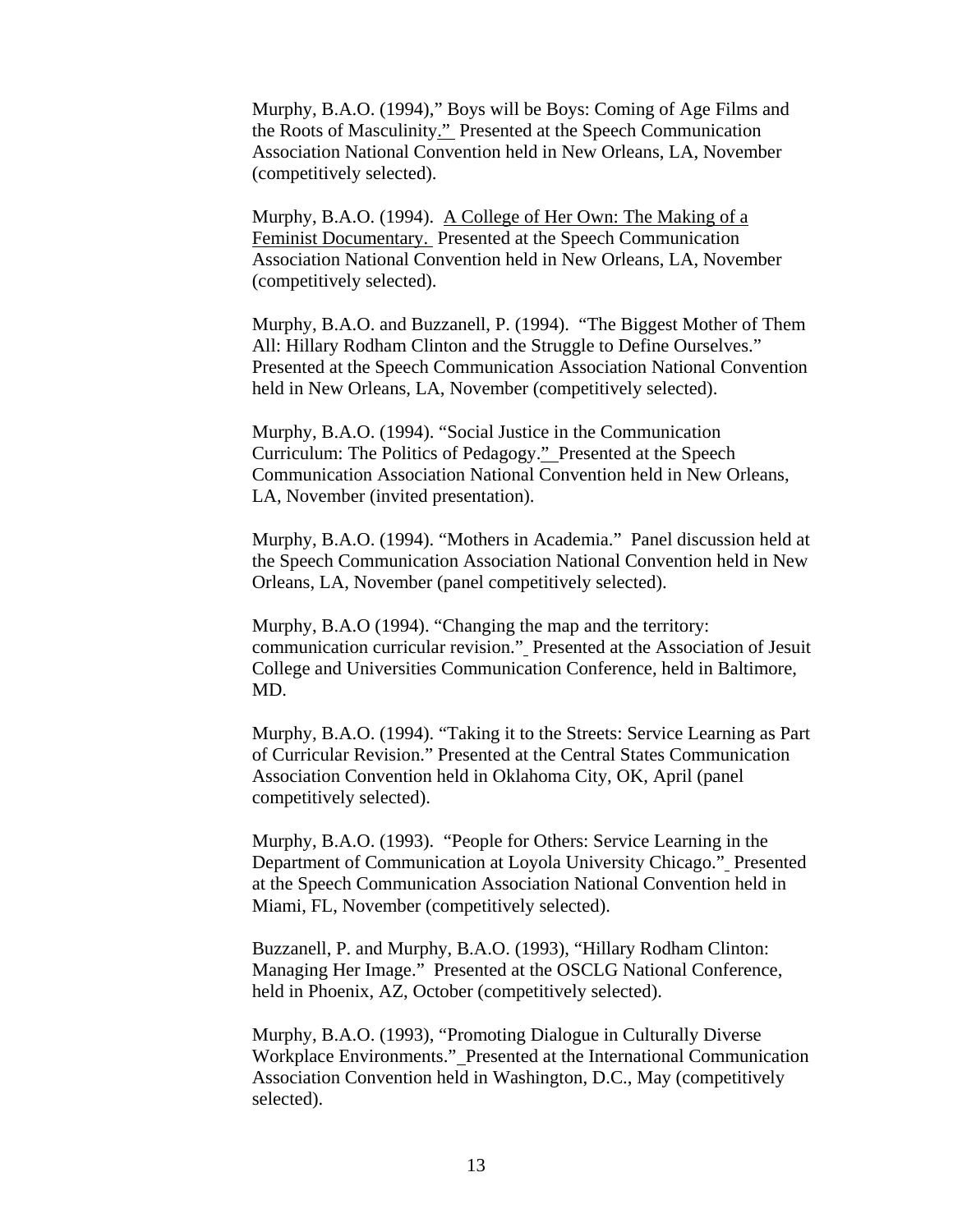Murphy, B.A.O. (1993), "Hillary, Tipper and Me." Presented at Central States/Southern States Communication Associations Joint convention held in Lexington, KY, April (competively selected).

Murphy, B.A.O., Harder, J.S., Sullivan, M.A., and Haley, M.P. (1992), "Mundelein College: A Chapter in the History of Women's Higher Education in the U.S." Presented at the Speech Communication Association National Convention held in Chicago, IL, November (competitively selected).

Murphy, B.A.O. and Harder, J.S. (1992), "The Strawberry Statement: Marginalization of the U.S. Anti-War Movement." Presented at the Conference of the Society for Interdisciplinary Study of Social Imagery, held in CO (competitively selected).

Murphy, B.A.O. (1992), "A Non-Discursive Strategy for Change: Ways of Drawing in the Future." Presented at the Conference on Research in Gender and Communication, held in Roanoke, VA, March (competitively selected).

Murphy, B.A.O. (1991), "Communication Strategies & Sexual Harassment." Loyola University Law School Symposium.

Murphy, B.A.O. (1991), "Ethics and Collaborative Learning" Presented at the Western Communication Conference, held in Phoenix, AZ, April (competitively selected).

Murphy, B.A.O. (1991), "When You Care Enough: Children's Greeting Cards & Gender Messages". Presented at The Speech Communication Association National Convention, held in Atlanta, GA, October (competitively selected).

Murphy, B.A.O. (1991), "The Hegemony of Femininity in U.S. Women's Magazines." Presented at the OSCLG National Conference, held in Milwaukee, WI, October (competitively selected).

Murphy, B.A.O. (1991), "An Intersection of Feminist Pedagogy and Ethics." Presented at the Conference on Research in Gender and Communication, held in San Antonio, TX, March (competitively selected).

Murphy, B.A.O. (1990), "Gender & Communication in the Classroom." Presented at Chicago Diocesan Conference on Education, Chicago, IL, October. Also presented at workshop for Chicago area women's high schools, February (invited).

Socha, T.J. & Murphy, B.A.O. (1990), "An Exploratory Investigation of Communication in a Communal Living Group." Presented at the Central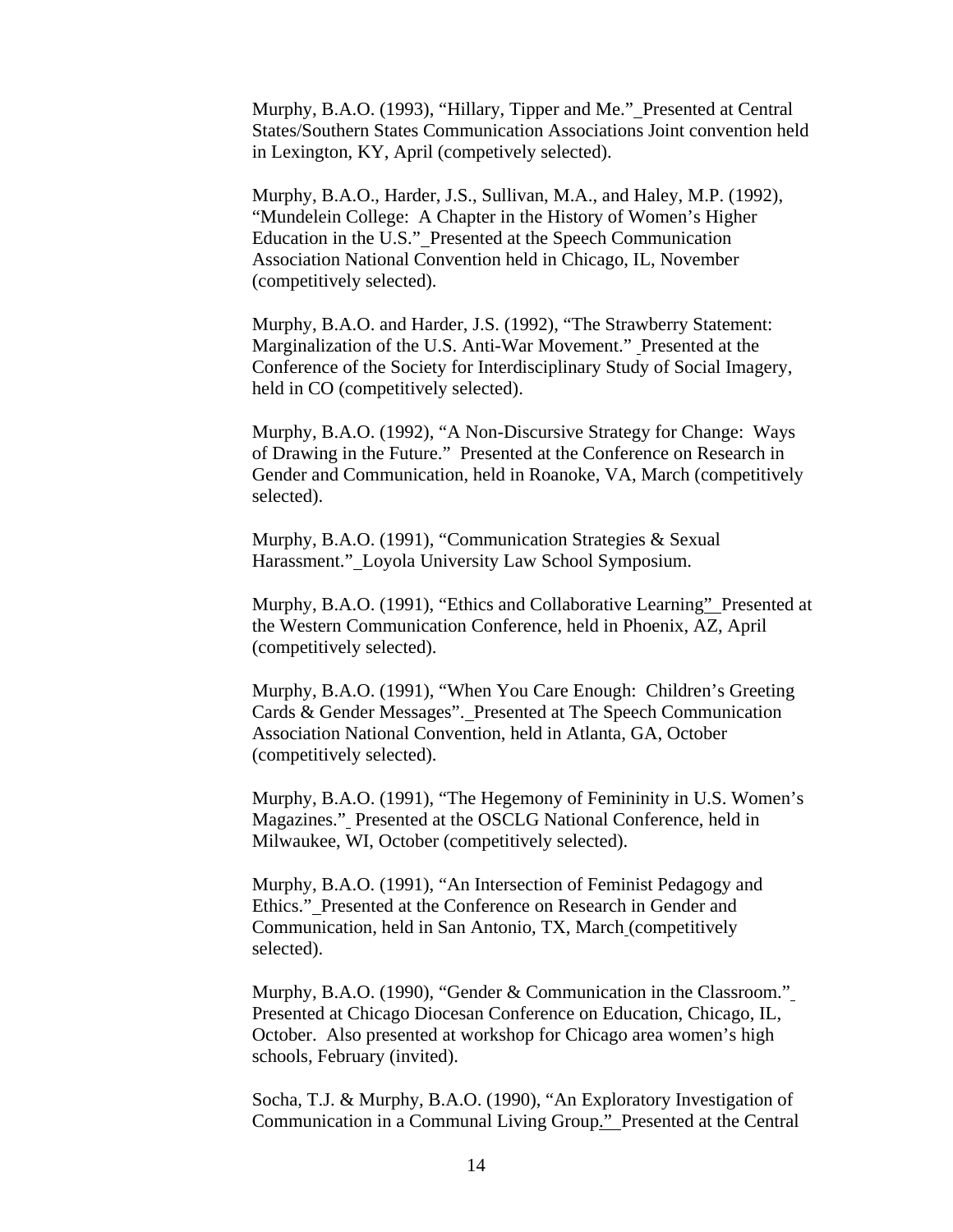States Speech Convention held in Detroit, MI, April (competitively selected).

Murphy, B.A.O. & Harder, J.S. (1989), "1960's Counter-Culture & American Myth: A Study of Three Films." Presented at the Speech Communication Association Convention held in San Francisco, CA, November (competitively selected).

Murphy, B.A.O. (1989), "Narrative in the Classroom." Presented at the Speech Communication Association Convention held in San Francisco, CA, November (invited).

Murphy, B.A.O. & Harder, J.S. (1989), "Wild in the Streets." Presented at the Culture and Communication Conference held in Philadelphia, PA, October (competitively selected).

Murphy, B.A.O. (1989), "The 'New Traditionalist' and Constructions of the 'Other." Presented at the Conference on Research in Gender & Communication held in Eugene, OR, March (competitively selected).

Murphy, B.A.O. and Harder, J.S. (1987), "60's Cinema & the Real Americans." Presented at the International Communication Association Convention held in Montreal, Canada, May (competitively selected).

Murphy, B.A.O., Martin, D. & Galvin, K. (1986), "Communication Consulting: First Steps." Presented at the International Communication Association convention held in Chicago, IL, Mary (competitively selected).

Murphy, B.A.O., and Harder, J.S. (1986), "American Film & the 60's Counterculture. " Presented at the International Communication Association convention held in Chicago, IL, May (competitively selected).

Murphy, B.A.O. (1985), "Rhetoric & the Arts: Methods of Instruction." Presented at the International Communication Association Convention held in Honolulu, HI, May (invited).

Murphy, B.A.O. (1985), "Women in Chicago Theater." Presented at the Illinois Speech & Theater Convention held in Chicago, IL, October (invited).

Murphy, B.A.O. (1984), "Contemporary Theater & Its Audience." Presented at the SCA Convention held in Chicago, IL, October (competitively selected).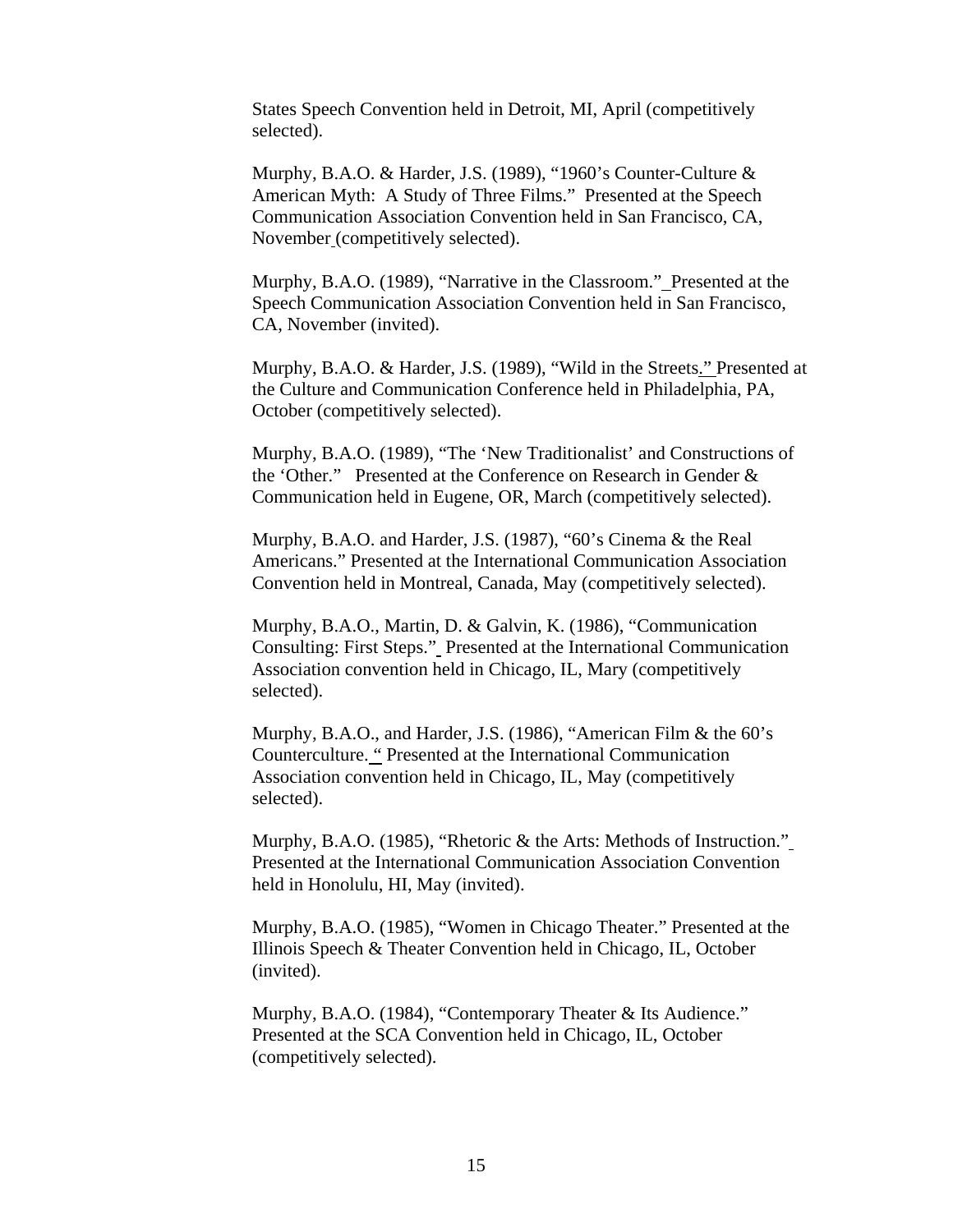#### VII. **CONVENTION PRESENTATIONS: RESPONDENT/CRITIC**

(1988) Popular Culture as Dialectical Process Panel at International Communication Association Convention held in New Orleans, LA, May.

#### VIII. **CONVENTION PRESENTATIONS: PROGRAM CHAIR**

(2003) Media and the Sexual Abuse Scandal in the U. S. Roman Catholic Church. Presented at the National Communication Association Conference held in Miami, FL [ competitively selected]

(1992) Components of the Glass Ceiling; Perspectives From Inside and Outside Organizations. Presented at the Speech Communication Association National Convention held in Chicago, IL, November (panel competitively selected).

(1989) Integrating Ethics in the Communication Curricula Panel. Presented at Speech Communication Association National Convention held in San Francisco, CA. November (panel competitively selected).

(1986) Populist voices & Alternative Strategies Panel. Presented at International Communication Association Convention held in Chicago, IL, May (panel competitively selected.

### IX. **RESEARCH PRESENTATIONS TO NONACADEMIC AUDIENCES**

(Spring 2013) "The Allure of Catholic Women in U.S. Popular Culture" accepted for publication in *U.S. Catholic* 

(2011, October) Veiled Threats: The Image of Women Religious in U.S. Popular Culture, lecture presented at LUMA, Loyola University Museum of the Arts

(2011, May) Veiled Threats: The Image of Women Religious in U.S. Popular Culture, lecture presented at Marian University

(2010, January) Veiled Threats: The Image of Women Religious in U.S. Popular Culture, lecture presented at Loyola University Chicago Information Commons

(2010, July) Veiled Threats: The Image of Women Religious in U.S. Popular Culture, lecture presented at Maltz Museum of Jewish Heritage

(2008, September) Nun of Your Business: What We Can Learn About Leadership from Women Religious, lecture presented to Navigant Consulting, Midwestern Women's Leadership Group

(2002, April) Communication in Mediation, panel presentation at EEO Conference, Chicago, IL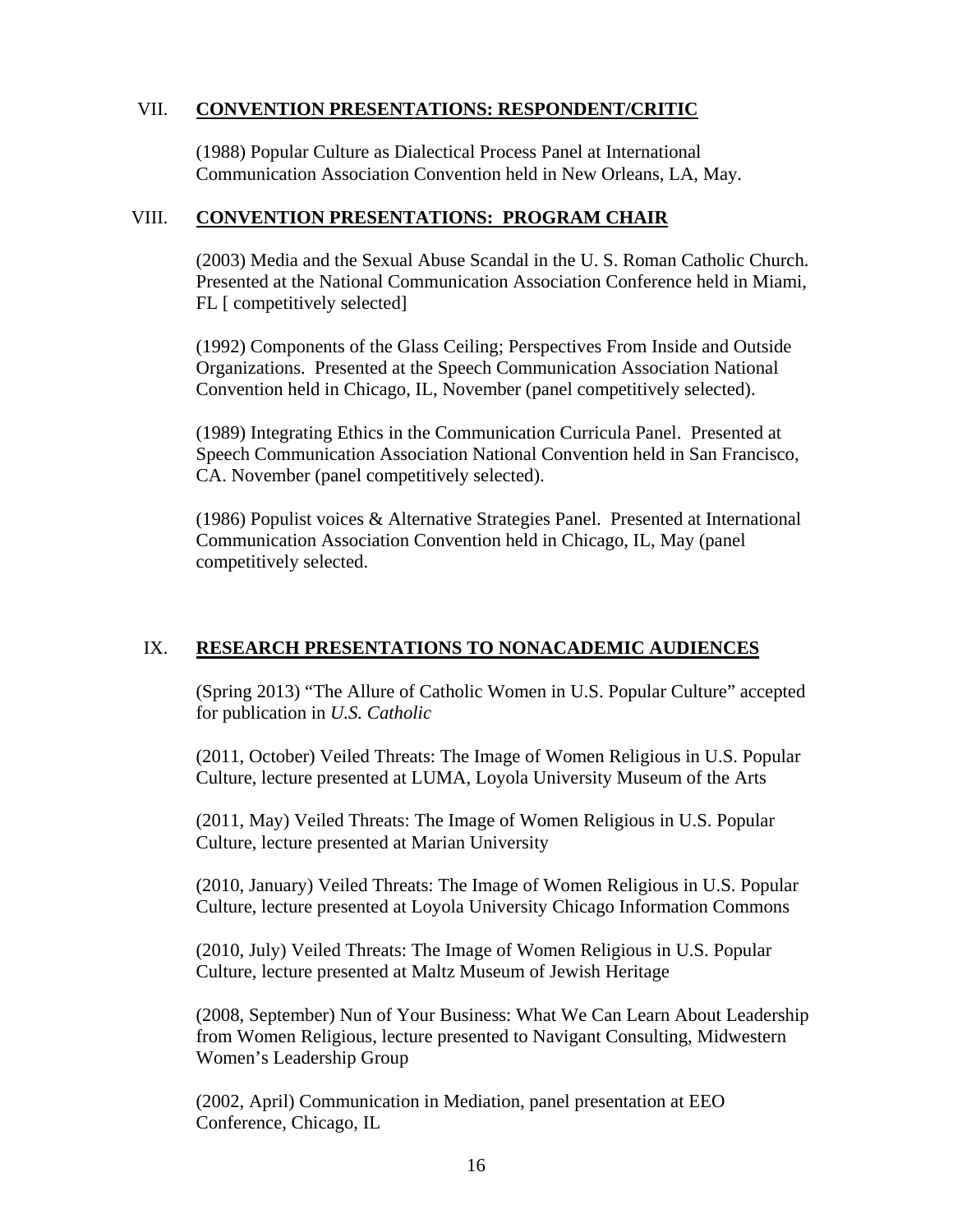(2001, May) Communication Strategies in Minority Mentoring, lecture presented to Accenture Minority Mentoring Initiative, New Orleans, LA.

(1993, September) Bridging the Gap, lecture presented to Holy Family Catholic Church/Adult Education Series, Inverness, IL.

(1993, September) Gender Communication Differences in the Workplace, lecture presented to Women in Real Estate, Chicago, IL.

(1993, April) Gender Communication Differences in the Workplace, lecture presented at Loyola University/Mallinkrodt Lecture Series, Wilmette, IL.

(1992, November) Glass Ceiling Issues: Components, Strategies and Obstacles, presented to executive management team, Arthur Anderson & Co., New York, NY.

(1991, November) Lecture on communication components of the glass ceiling, Northwestern University Alumni Symposium, Evanston, IL.

(1990, May) Effects of Verbal & Nonverbal Communication on the Development of Sexist Perceptions of Gender Roles, lecture presented to Diocesan Conference on Education, Chicago, IL, October.

(1987, March) Depictions of Women in U.S. Film, lecture presented to general assembly at Mother Guerin High School, River Grove, IL.

(1987, February) Revolution in Regional Theater, lecture presented to Chicago Fortnightly Club, Chicago, IL.

### X. **PROFESSIONAL, UNIVERSITY AND COMMUNITY SERVICE**

#### A. **Professional Organization Service**

- Archivist, Organization for Study of Language, Gender, and communication, 1998-present.
- Editorial Board, *Women, Language and Communication*, 2009 present
- Book Review, *Communication Trends*, 2007-present
- Chair, Catholic Interest Group, National Women's Studies Association, 2004- 2007
- Editorial Board, *Electronic Communication Journal*, 2001- 2004
- Central States Communication Convention Planning Co-Chair
- Editorial Board, *Southern Communication Journal,* special issue on service learning, 1999.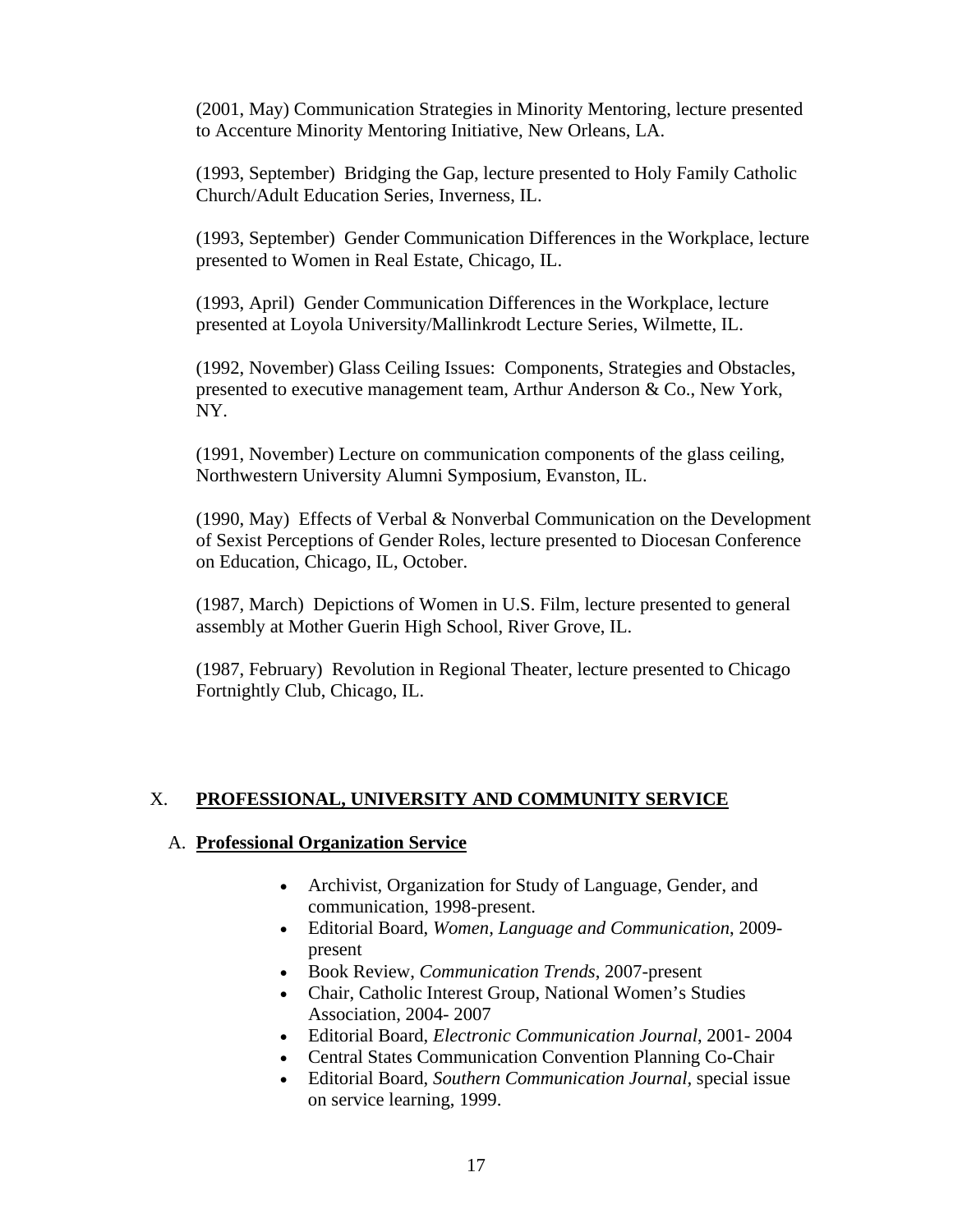- Organized/hosted National Conference for the Organization for the Study of Communication, Language, and Gender, 1997.
- Invited member of Invisible College [ service learning]
- National seminar on service learning, National Communication Association, 1997
- Association of Jesuit Colleges and Universities, National Communication Conference, 1997.
- Editorial Board, *Journal of Women's Studies in Communication*, 1997-98.
- Editorial Board, *Communication & Management Quarterly,* 1997- 98.
- National Task Force on LaSallian Education, 1996.
- Chair, Women's Caucus for the Speech Communication Association, 1995-96.
- Conference Organizer of 1995 AJCU Communication Conference.
- Invited participant Georgetown University Seminar on Service Learning.
- Vice-Chair and Conference Planner of Women's Caucus for the Speech Communication Association, National Conference 1995.
- Executive Board, Organization for the Study of Communication, Language and Gender, 1994.
- External Tenure Review Committee, University of Scranton, 1993.
- Second Vice-President of Women's Caucus for the Speech Communication Association, National Conference, 1994.
- Conference Organizer/Executive Administrator of the 1993 Conference on Research in Gender & Communication.
- Editorial Board, Women's Studies in Communication, 1991-1997.
- Paper reader, SCA Feminist Studies Division and Women's Caucus, 1992, national convention.
- Co-editor, SCA Feminist Studies/Women's Caucus Newsletter, 1992-93.
- Editor, Dialogue, Northwestern University, 1987-89.
- Session respondent, Popular Culture Division, International Communication Association Convention, May 1988.
- Session Chair, Popular Culture Division, International Communication Association, May 1986.
- Director of Placement, Central States Speech Association, November 1985.
- Director of Hospitality, Central States Speech Association Convention, April 1985

#### B. **University Service**

- Faculty Council, 2011-present
- Host Family Iraqi Student Project, 2011-present
- AAUPC Chair, 2009-present
- Women's Studies/Gender Studies Advisory Board, 2008-present
- Women's Studies Advisory Board, 1985-2008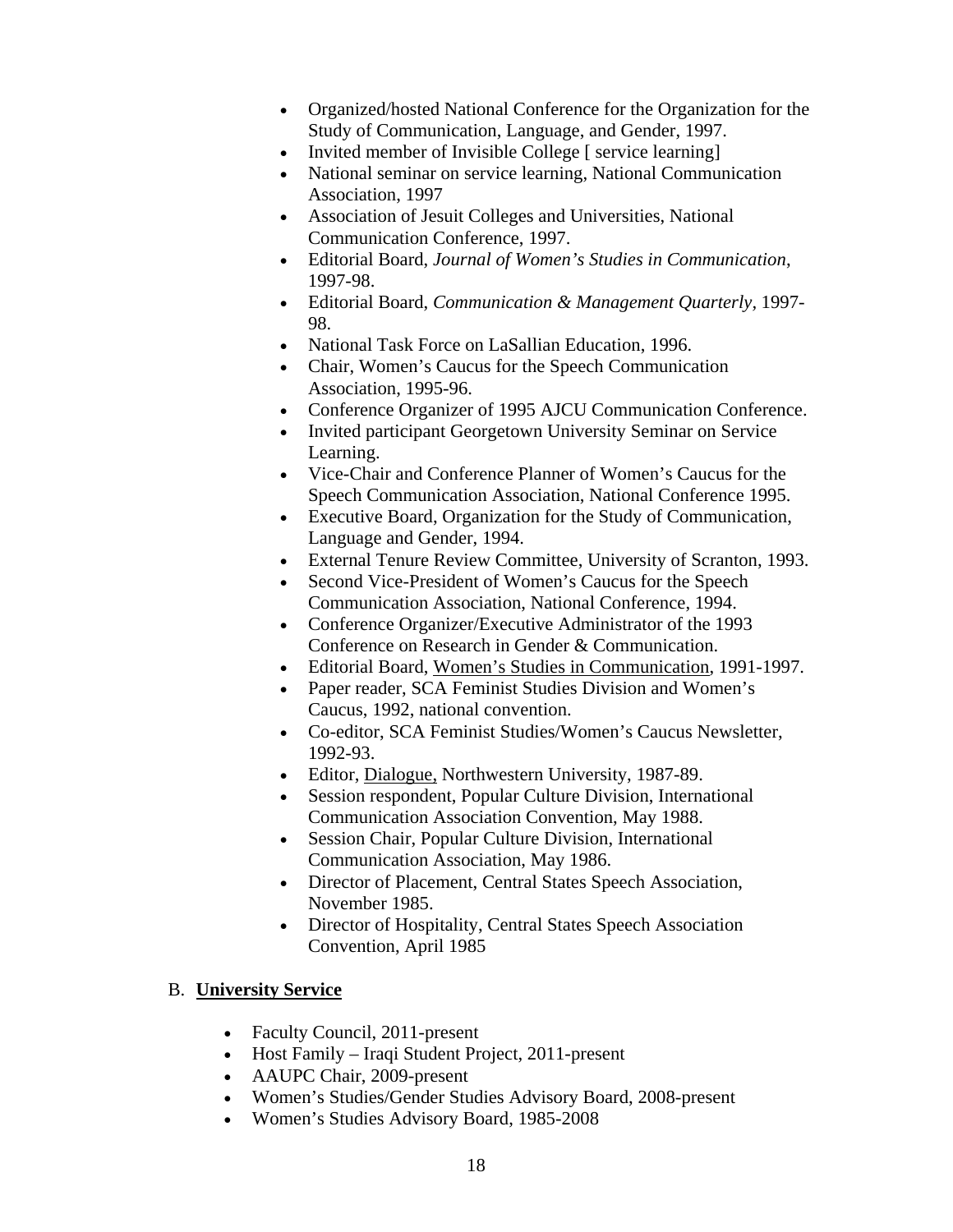- Gender Research Seminar, Co-Chair, 2005-present
- Faculty Council Task Force on Gender Equity, 2008-present
- Center for Public Service Steering Committee, 2008-2010
- "Gender Issues in Berthold Brecht's *Good Woman of Setzuan*" After performance "talk back," November 2008
- Social Justice  $&$  the 2008 Election: Faculty Panel Discussion facilitator, October 2008
- "Gender Issues in the 2008 Election" presentation for Feminist Forum, October 2008
- Research Presentations to 2007-2008 Discover Loyola University Chicago
- Research Presentations for 2008 Evoke Ramble
- 2007 CCIH Annual Dinner Presentation of documentary short ["A Question of Habit"]
- " Viewing Habits: The Curious Image of Nuns in American Film" 2007 Women and Religion Lecture Series
- Co-chair, University Commission on the Status of Women at Loyola University Chicago, 2005-2006
- Dean's Council, College of Arts & Sciences, 2003-2007
- Gannon Center Executive Board, 2003-2007
- Center for Catholic Intellectual Heritage, Planning Committee, 2003-04
- Chapel Series Planning Committee, 2003-2004
- Faculty Council Executive Committee, 2000-2004
- Faculty Council Chair, 2001-2003
- University Coordinating Committee, 2003 2005
- Mundelein College Associate Dean Search Committee
- Rome Center Committee, 2000-2003
- Lakeside Community Project Committee, 2000-2005
- Humanities Learning Community Committee, 2001
- Secretary, Loyola University chapter of AAUP, 2000-2001
- Agenda Committee, CAS Dean's Council, 1999-2001
- AAUP/Loyola Chapter Secretary, 1999-2001.
- Loyola Rome Center Liturgy Committee, 1998-99.
- Presentations to Gannon Center, Law School class, CAS Conversations in the College, graduate teaching fellows, 1998.
- Jesuit Heritage Committee.
- AJCU Communication Faculty/Executive Committee, 1997-98.
- LUC Women's Basketball Coach Search Committee.
- Chair, Sujack Award Committee, 1997, 1998.
- NCAA self-study, chair of Gender Equity & Student Welfare Report, 1997.
- Facilitator, six university wide open fora on internal relations
- Executive Board, Center for Advanced study of Christianity and Culture.
- Presentation to LUC Board of Trustees, integrating Jesuit values into curricula, 1997.
- Heartland Conference, St. Louis University, 1997.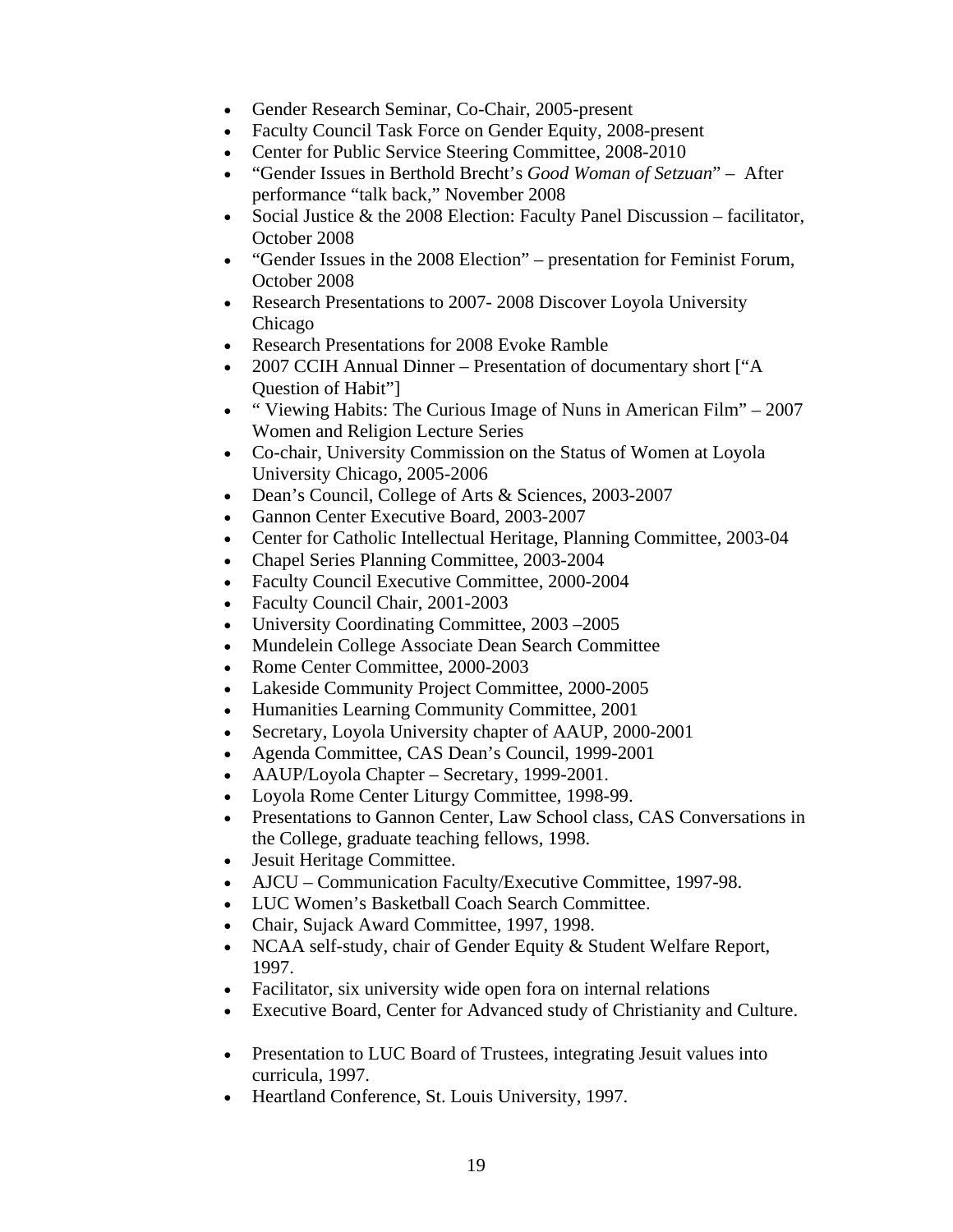- Presentations made to Loyola Reunion Week, Mundelein Women's Conference, Loyola Conference on Welfare Reform, Human Resource Association, 1997.
- Presentation on service learning through Center for Faith & Culture and "Conversations in the College", 1995.
- Organizer and presenter for university-wide workshop on service learning.
- Loyola University College of Arts & Sciences Study Abroad Committee, 1993-1995.
- Loyola University Telecommunication Committee, 1993-1995.
- Steering Committee, Loyola University Service Learning Initiative, 1991- Present.
- Walker Task Force on Loyola University Freshman Year Experience, 1994 (Subcommittees on Service, Cultural Activities).
- Facilitator, Loyola University Institute of Pastoral Studies, Strategic Planning Session, 11/94.
- Freshman Orientation team, 1993-94.
- In-service workshops on gender & communication, Loyola University, 1991, 1992.
- Loyola University representative to 1992 National Conference on Jesuit Higher Education
- Student dorm presentations, gender & communication, Loyola University, 1991, 1992.
- In-service workshops on sexual harassment, Loyola University, 1991.
- Core Advisory Committee, Loyola University, 1988-1991.
- Committee on Student Life, Loyola University, 1988-1991.
- Faculty interest group on Moral Reasoning in undergraduate course, Loyola University, 1988-1990.
- Presenter, Student Leadership Workshop, 1990
- Academic Priorities Committee, Loyola University, (Subcommittees on Mission Statement and Teaching Task Force).
- Academic Council, Loyola University, 1985-87 (Subcommittee on CORE)
- Faculty Sponsor, Women's Center, Loyola University, 1985-87.
- Faculty interest group on Moral Reasoning in undergraduate course, Loyola University, 1988-1990.
- Presenter, Student Leadership Workshop, 1990
- Academic Priorities Committee, Loyola University, (Subcommittees on Mission Statement and Teaching Task Force).
- Academic Council, Loyola University, 1985-87 (Subcommittee on CORE).

# C. **Department / SOC Service**

- SOC Exhibit Committee, 2009-present
- SOC blog contributor, 2009-present
- Communication Studies, Task Force Convener, 2008-2009
- Communication Studies, Division Chair, 2006- 2007
- Departmental Advisory Committee, 2006-2007
- Director, Internship Program, 2002-2006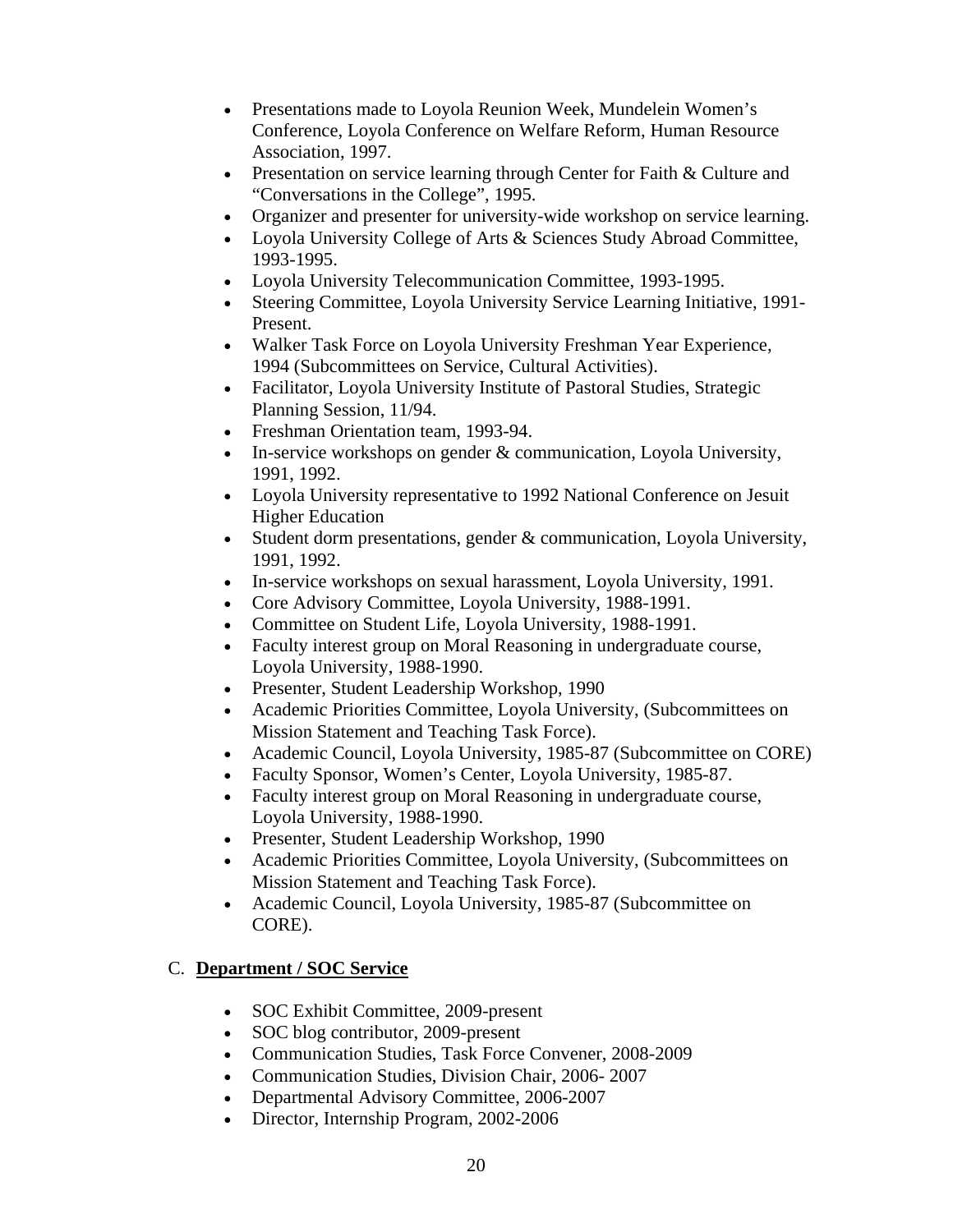- Student Honors Committee, 2003-2005
- Department Chair, 1995-2001
- Strategic Planning Task Force, 2001
- Graduate Program Committee, 1994-2000
- Curriculum Committee, 1984-87, 1992-96, 2002-present
- Promotion Committee, 1994.
- Tenure and Promotion Committee, 1989, 1990.
- Search Committees, 1991, 1993. 1994 (Chair)
- OIP Division, 1983-1993.
- 101 Committee, 1983-1993.
	- Chair, 1983-1993.
	- Chair of Search Committee: 1990, 1991, 1992.
- Long Range Planning, 1985-1987.
- Departmental Representative and Model Teacher for Arts Sciences Open House, 1984-89.
- Grievance Committees, 1985, 1986, 1990

### **D. Community Service**

- St. Nicholas Catholic Church lector, 2008-present
- St. Nicholas Catholic Church Art & Environment, 2008-present
- St. Nicholas Catholic Church soup kitchen, 2008-present
- The Enterprising Kitchen soap sales, 2003 2007
- Evanston Township H.S. Jazz Cabaret Benefit 2000, 2001, 2002, 2003
- Lector Workshop ( w/ Rev. Robert Barron) Sacred Heart Catholic Church, Wilmette, IL, 2002
- St. Ignatius/Loyola University, Listening Sessions on the Role of Women in the Church and Civil Society, 2000
- Dewey School PTA
	- o Human Relations committee, 1994.
	- o Women's History Month exhibit, 1993.
	- o Speaker's Committee, 1993.
	- o Book Fair Coordinating Assistant, 1993.
- Guest lecturer, St. Francis Hospital, Evanston, IL
	- o Institute of Pastoral Studies Course: Hospital Ministry and Pastoral Care, 1985-1993.
	- o "I Can Cope" series on cancer patient support, 1985-88.
	- o Clinical Pastoral Education program, 1985-1993.
	- o Episcopal Deaconate Training, 1986-88.
- Guest Lecturer, Loyola Academy, Wilmette, IL. In-service on managing diversity, 1992.
- Workshop Director, St. Mary's Church, Evanston, IL. Workshop on lecturing 1992.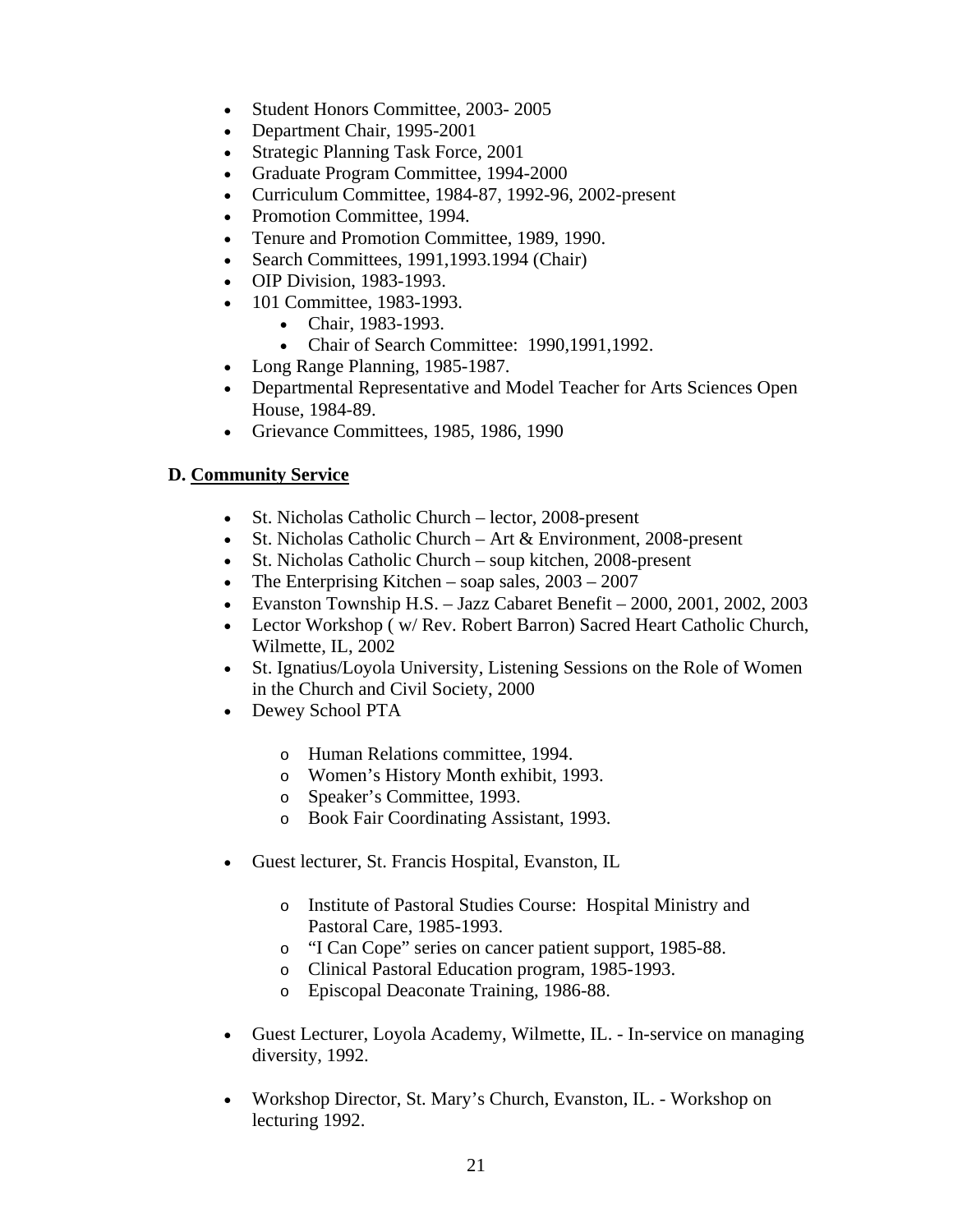- Facilitator, Amate House
	- o Mid-year Retreat, 1993.
	- o Opening Retreat, 1990.
	- o Board of Directors Meeting, 1990.
- Narrator "Voices of the Poor: Public Aid in Illinois," educational videotape produced by Public Welfare Coalition of Chicago and Loyola University.
- Alumni Advisory Board, School of Speech, Northwestern University, Evanston, IL, 1985-89.
- Guest Lecturer, St. James Hospital, Chicago Heights, IL, "I Can Cope" series on cancer patient support, 1986-87.
- Guest Lecturer, Sisters of St. Francis Health Service, Inc., St. Francis Hospital, Mishawauka, IN - Workshop on annual reports, 1986.
- Guest Lecturer, North Park College Seminary, Chicago, IL.
- Course: Pastoral Care, 1985-86.
- Guest Lecturer, American Cancer Society, Cansurmount Program, 1985- 86.
- Workshop Director, St. Martha's Catholic Church, Morton Grove, IL.
- Workshop on listening for ministers of care, 1985.
- Workshop Director, Ostomates (Chicago Ostomy Support Group), Chicago, IL.
- Workshop Director, Mary Seat of Wisdom Catholic Church, Park Ridge, IL.
- Workshop on effective presentations for lectors, 1984.
- Founding Board Member of Amate House, Archdiocesan program for development of lay ministry, Chicago, IL, 1984-87.

#### XI. **PROFESSIONAL/CORPORATE TRAINING AND CONSULTING**

- Communication Consultant Accenture (formerly Andersen Consulting), 2001-2008
	- o Workshops developed and conducted: Effective Executive Communication
	- o Workshops conducted: Coaching in the Workplace
- Communication Consultant Ernst & Young, 2002-2008
	- o Strategic Planning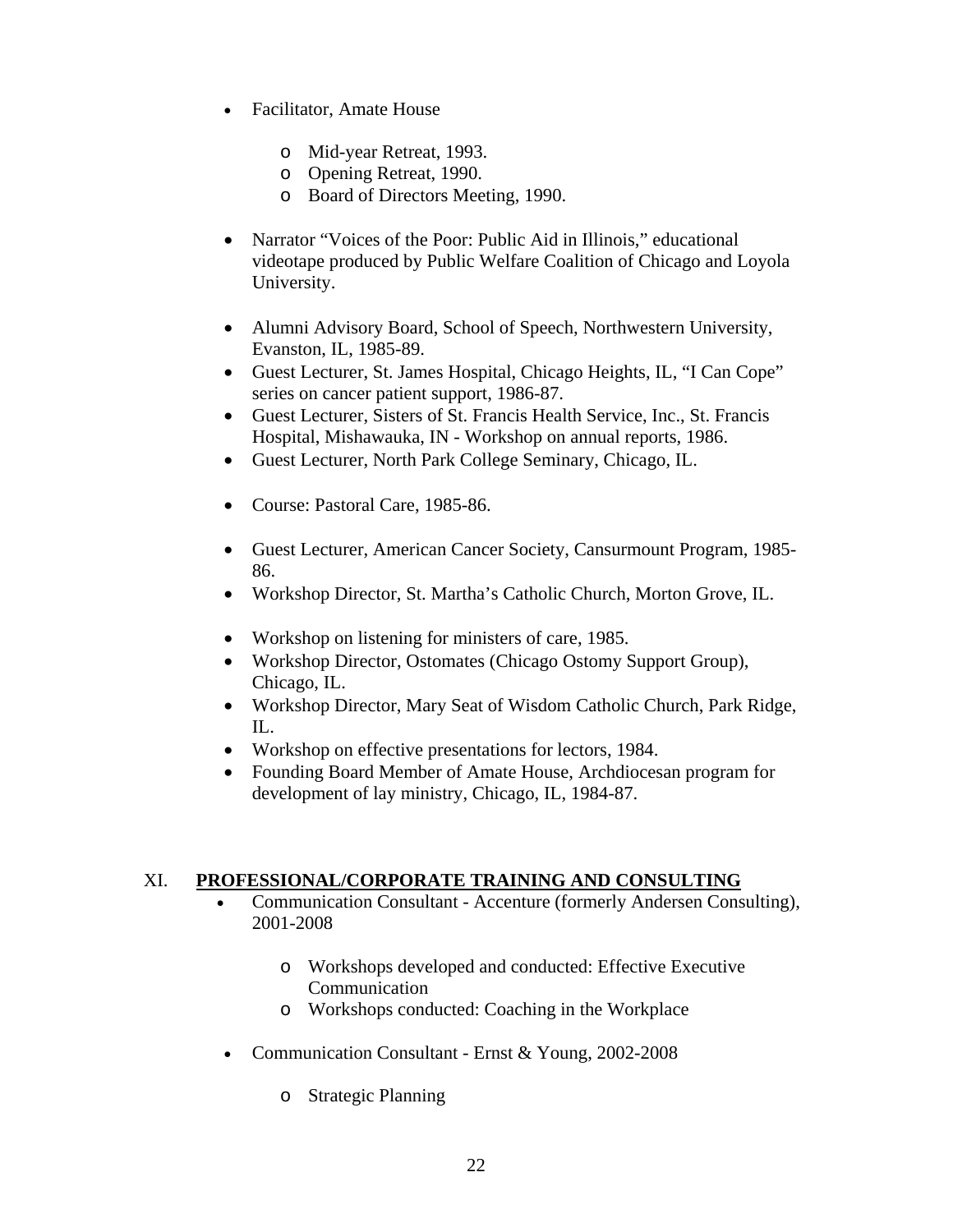• Management Development Trainer/Consultant - Arthur Andersen & Co./Andersen Consulting, 1985-2002

Courses/workshops conducted: Communication Process, Controlling Time and Stress, Counseling Effective Business Writing, Effective Facilitator, Effective Presentations, Enhancing Client Service, Four Behavior Styles, High Pressure Meetings, Influence/Planning and Management of Projects, Influencing Others, Instructor Skills, Men & Women as Colleagues, Interviewing, Managing Personal Growth, Mentoring, Motivation and Leadership, Negotiations, Project Leadership, Senior Development School, Spirit of Facilitation, Supervisory Skills, Support Development.

Courses/materials developed: Effective Facilitator (course), Facilitation Session for Seminar in Business Ethics, Men & Women as Colleagues (course revision), Research Reports for Audit Division, Recruiting.

Seminars/meeting facilitated:

- Women & Leadership (99)
- Response to Divisional Restructuring (97)
- Seminar in Business Ethics (88,89,90,91)
- Halliburton Co. International Tax Board Meeting (12/88)
- Strategic Planning:

Meijer Project (11/99)

Management Development/Human Resources (4/94, 5/94)

Gender Issues (11/93)

S & L Initiative (7/90)

Financial Markets (10/90)

Regulatory Compliance (11/90)

Depository Institutions (6/91)

• CASC Counseling, 1987-89.

- Corporate Visioning/Audit Division: Montreux (9/89), London (9/89), Los Angeles (8/89), New York (7/89), Atlanta (7/89), Chicago (6/89).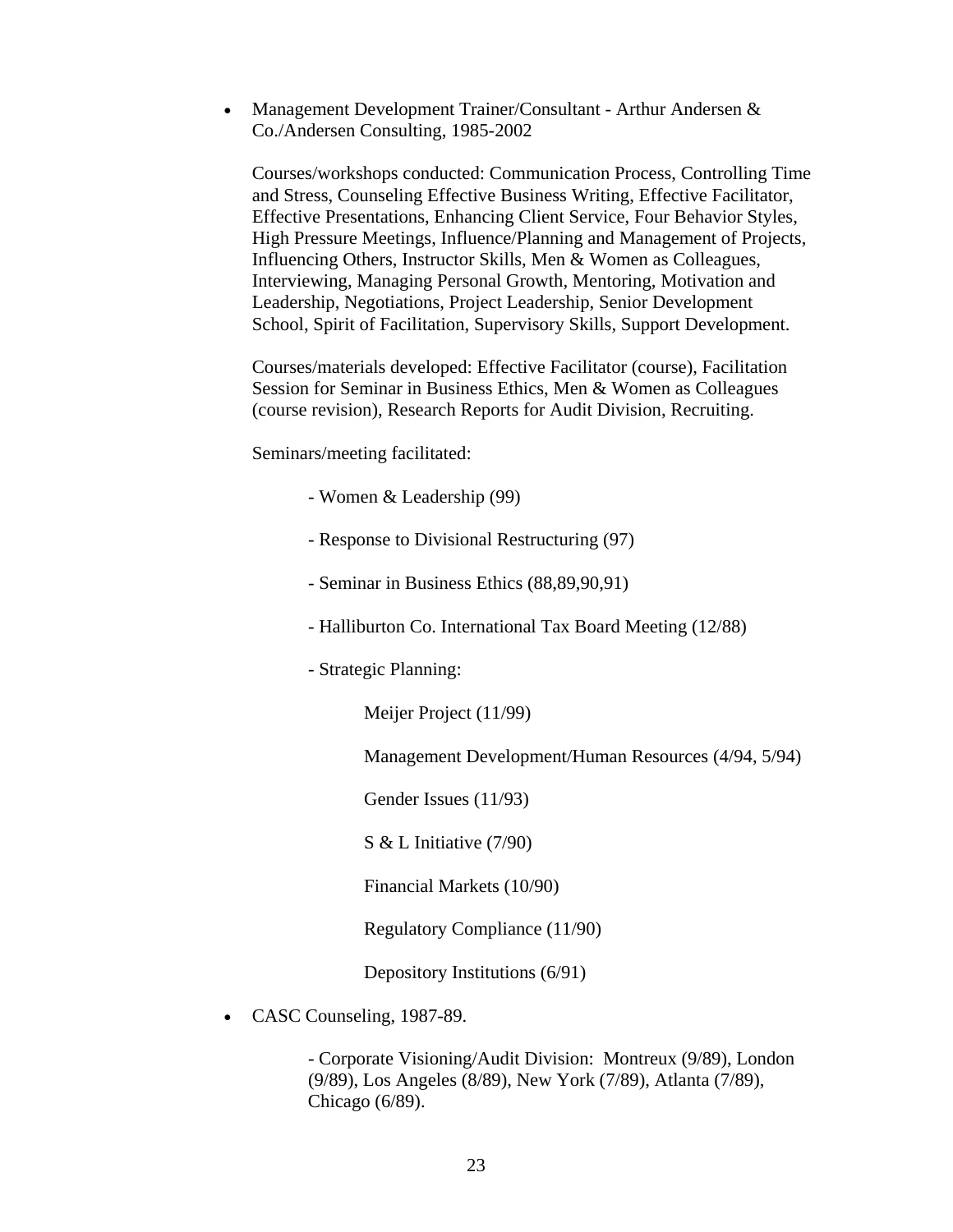- Organizational Change Consultant, DePaul University, Chicago, IL 2000- 01.
- Executive Coach/Consultant, Boston Consulting Group, Chicago, IL, 1997-98.
- Executive Trainer/Consultant, Selz, Seabolt & Associates, Chicago, IL, 7/93.
- Workshops and Individual Training: Sales Presentations. 10/91, 7/87.
- Executive Trainer/Consultant, Gallagher Basset Insurance, Rolling Meadows, IL.
- Workshops and Individual Training Executive Speaking, January 1984- 1991.
- Executive Trainer. Consultant, R.R. Donnelley and Sons Co., Chicago, IL, May. 1987-1991, Semi-Annual Workshop on Management Relations and Communication.
- Graphic Recorder, Kellogg National Fellowship Program, Battle Creek, MI, May, 1991, Fellows Transition Seminar
- Executive Trainer, Alcoa, Alcoa, PA, April 1991.
- Workshop on Graphic Facilitation.
- Facilitator/Graphic Recorder, Albion College Executive Board, St. Charles, IL., February, 1991, Strategic Planning Session.
- Graphic Recorder, Art Institute of Chicago, Executive Board, Chicago, IL, January 1991, Strategic Planning Session.
- Graphic Recorder, I.B.M., Bethesda, MD, December 1990, Strategic Planning Session.
- Graphic Recorder, Am. Society of Association Executives, November 1990, Strategic Planning Session.
- Executive Trainer/Consultant, Serra International Board of Governors/North America, Chicago, IL, January 1984-1990. Annual workshop on Effective Presentation and Facilitation.
- Executive Trainer/Consultant, American Hospital Association (in conjunction with Vicky Gordon, Martin & Associates), Chicago, IL, June-December, 1989.
- $\bullet$  Developed & conducted series of four workshops in Advanced Managerial Communication, Negotiation, leadership and Teambuilding.
- Management Development Trainer, Bell Management Women, Illinois Bell, Chicago, IL, October 1985.
- Workshop on Gender & Communication Effectiveness.
- Executive Trainer, Northwestern University, Kellogg School of Management, Evanston, IL. November, 1980.
- Workshop on Executive Communication Strategies.
- (1984, February) Women & Dimensions of Communication Power Lecture presented to Women in Electronics, Rolling Meadows, IL.
- $\bullet$  (1981, March) Communications Skills & the Practice of Law. Lecture presented at Baylor Law School, Baylor University, Waco, TX.
- (1980, October) Management Development Trainer, International Harvester, Elk Grove Village, IL Workshop on Management and Communication.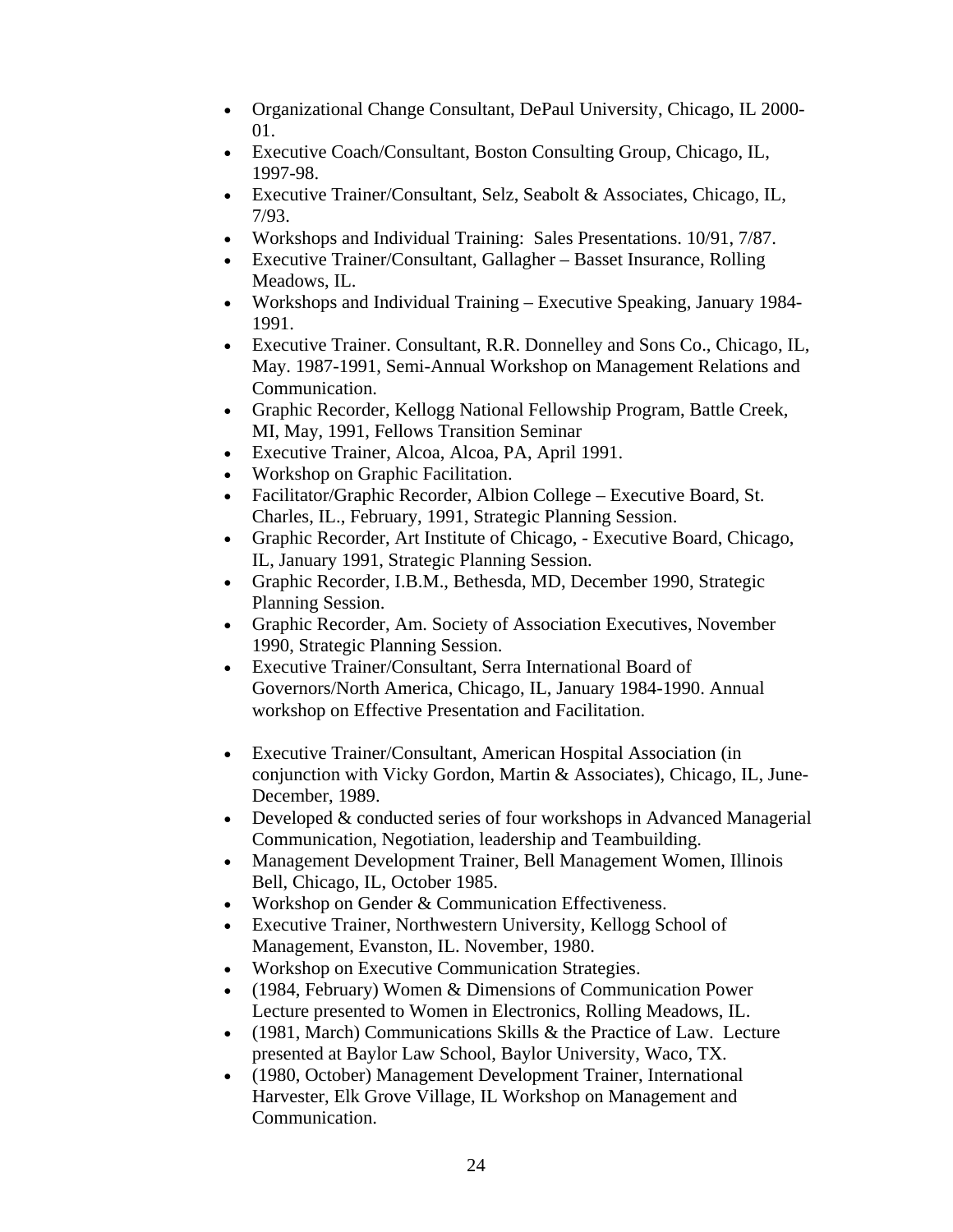- (1980, September) Consultant, Berea School District, Berea, OH, Communication Competency Program.
- (January 1980, June 1980) American Management Association, Public Speaking Workshops

## XII. **MEDIA INTERVIEWS/PRESENTATIONS**

(2011) "Marilyn attracts smiles, scorn and skirt chasers: Towering statue generates wide range of reactions" Rex Huppke *Chicago Tribune*, July 24, 2011

 (2011) In Good Faith webcast, April 12, 2011 http://fr-fr.facebook.com/event.php?eid=206009562751035

(2011) "At A Loss For Words: Bad business choices and lost relevance doom the West Coast's last feminist bookstore" Shae Healey *Willamette Week* June 22nd, 2011

(2011) Radio interview for Our Voices/Ourselves www.ourvoicesourselves.com aired July 31st at 6pm on the show Our Voices, Ourselves at KEOS 89.1. http://www.ourvoicesourselves.com/interview-with-dr-bren-ortega-murphy-about-herdocumentary-a-question-of-habit-

(2008) *U.S.A. Today*, interviewed for "Doubt is Cut from the Cloth of an Austere Nun's Habit," 12/11/08.

(2005) Eight-forty-eight, WBEZ,Chicago Public Radio, interview about radio project on hate speech

(1991) Today's Life Choices, PBS Series for Notre Dame University

- "Women in Society: Gender Roles"
- "Women in Society: Future Directions"

(1990) WBEZ, Chicago Public Radio Program on gender differences in communication

#### XIII. **PROFESSIONAL ORGANIZATIONS**

AJCUC (Association of Jesuit Colleges & Universities) Communication Consortium

AAUP (American Association of University Professors)

AAUW (American Association of University Women)

ICA (International Communication Association)

OSCLG (Organization for the Study of Communication, Language and Gender)